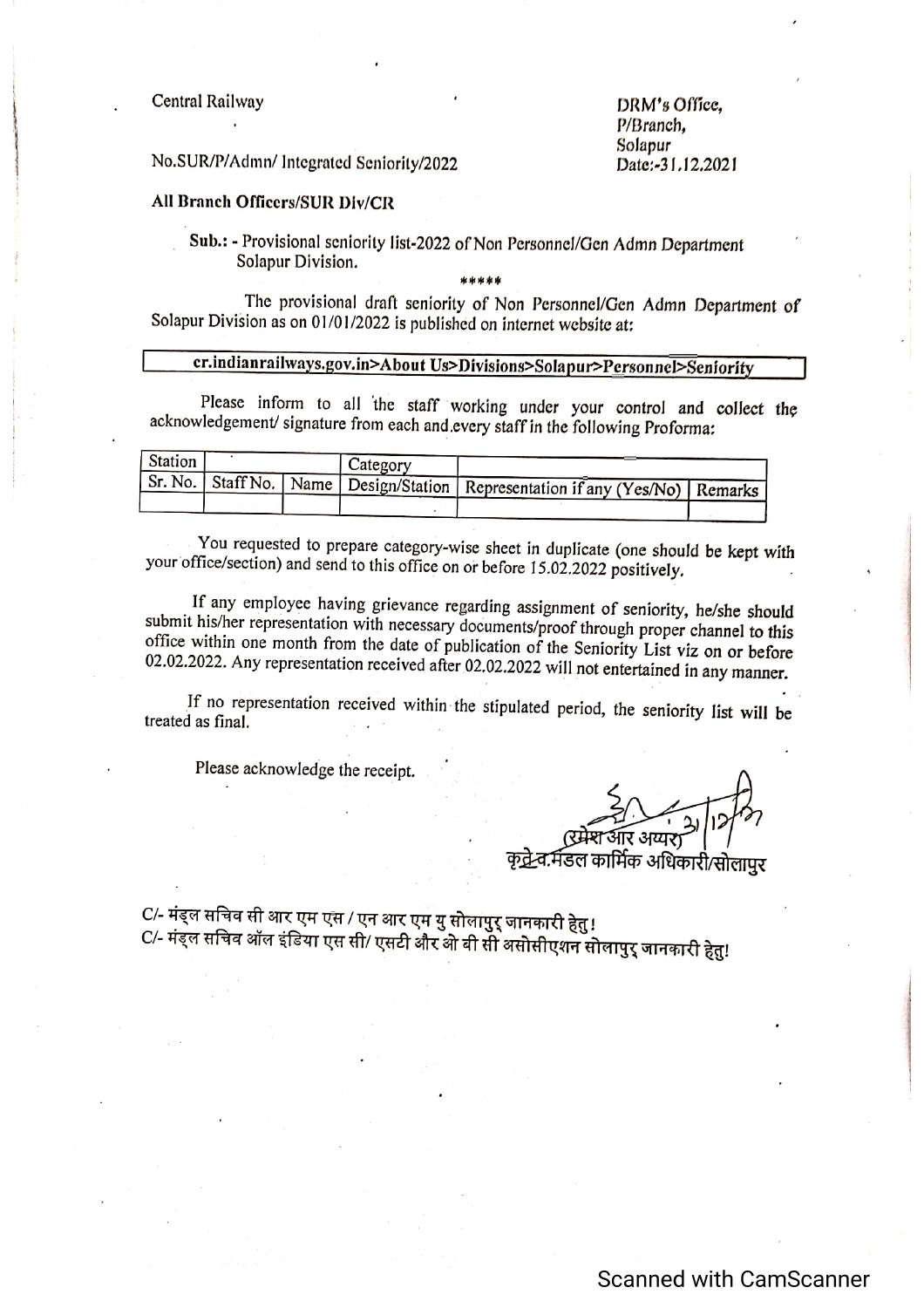|                | Sr. P.F.No.                                                                                                                                    |                                                                                                      |           |                               |                                                  |                       |                          |                                   | Provisional Seniority list of Ministerial Staff of Non Personnel/SUR division-2022 |  |  |  |  |  |  |  |  |  |  |
|----------------|------------------------------------------------------------------------------------------------------------------------------------------------|------------------------------------------------------------------------------------------------------|-----------|-------------------------------|--------------------------------------------------|-----------------------|--------------------------|-----------------------------------|------------------------------------------------------------------------------------|--|--|--|--|--|--|--|--|--|--|
|                |                                                                                                                                                | <b>Name of the Employee</b>                                                                          | Caste     |                               | Design   Office/Stn                              | <b>DOB</b>            | <b>DOA</b>               | DOP in<br>present Cadre Signature | Remark/                                                                            |  |  |  |  |  |  |  |  |  |  |
|                | Provisional Seniority List of Ministerial Staff of Non-Personnel Elect dept as on 01.01.2022<br>Chief O.S. Level-7(Non-Personnel/Elect.) SS-03 |                                                                                                      |           |                               |                                                  |                       |                          |                                   |                                                                                    |  |  |  |  |  |  |  |  |  |  |
|                | 00505306929                                                                                                                                    | K.Sridhar                                                                                            | <b>UR</b> | $\cos$                        | SSE(Store)/ SUR                                  | 18.07.1964            | 04.03.1986               | 04.07.2017                        |                                                                                    |  |  |  |  |  |  |  |  |  |  |
| $\overline{2}$ | 00505308070                                                                                                                                    | A.S.Deosthale                                                                                        | <b>UR</b> | $\cos$                        | <b>SR.DEE/ SUR</b>                               | 07.02.1967            | 19.09.1988               | 29.07.2020                        |                                                                                    |  |  |  |  |  |  |  |  |  |  |
|                |                                                                                                                                                | O.S. Level-6 (Non-Personnel/Elect.) SS- $07 + 01 = 08$ (01 post created for TRD Br. From 22.11.2019) |           |                               |                                                  |                       |                          |                                   |                                                                                    |  |  |  |  |  |  |  |  |  |  |
|                | Sr. P.F.No.                                                                                                                                    | <b>Name of the Employee</b>                                                                          | Caste     | Design                        | Stn                                              | <b>DOB</b>            | <b>DOA</b>               | DOP in<br>present Cadre Signature | Remark/                                                                            |  |  |  |  |  |  |  |  |  |  |
| -1             | 00505978683                                                                                                                                    | S.P. More                                                                                            | <b>UR</b> | <b>OS</b>                     | AD/TRD/ANG                                       | 01.06.1980            | 13.04.2000               | 14.10.2013                        |                                                                                    |  |  |  |  |  |  |  |  |  |  |
| $\overline{2}$ | 00529802945                                                                                                                                    | Dhotre Dilip Vasant                                                                                  | OBC       | <b>OS</b>                     | SR.DEE/ SUR                                      | 01.06.1988            | 21.02.2018               | 29.06.2020                        |                                                                                    |  |  |  |  |  |  |  |  |  |  |
| 3              | 00505960253                                                                                                                                    | Ankush Baboo                                                                                         |           | <b>OS</b>                     | <b>SR.DEE/SUR</b>                                | 01-06-68              | 13-10-93                 | 30.12.2021                        |                                                                                    |  |  |  |  |  |  |  |  |  |  |
|                |                                                                                                                                                | Sr.Clerk Level-5 (Non-Personnel/Elect.) SS- $02+02=04$ (2 post created from 22.11.2019)              |           |                               |                                                  |                       |                          |                                   |                                                                                    |  |  |  |  |  |  |  |  |  |  |
|                | Sr. P.F.No.                                                                                                                                    | <b>Name of the Employee</b>                                                                          | Caste     | Design                        | <b>Stn</b>                                       | <b>DOB</b>            | <b>DOA</b>               | DOP in<br>present Cadre Signature | Remark/                                                                            |  |  |  |  |  |  |  |  |  |  |
| -1             | 00529800493                                                                                                                                    | Rajiv Kumar                                                                                          | OBC       |                               | Sr.Clerk Sr. DEE/SUR                             | 10.06.1994            | 04-03-2016               | 29.12.2021                        |                                                                                    |  |  |  |  |  |  |  |  |  |  |
| $\overline{2}$ | 00512203476                                                                                                                                    | N.M.Kavali                                                                                           | <b>ST</b> |                               | Sr.Clerk Sr. DEE/SUR                             | 15.11.1966            | 18.09.1989               | 29.12.2021                        |                                                                                    |  |  |  |  |  |  |  |  |  |  |
| 3              | 42429803401                                                                                                                                    | S Swathi Sundari                                                                                     | <b>UR</b> |                               | Sr.Clerk Sr. DEE/SUR                             | 31-03-91              | 25-06-2019               | 29.12.2021                        |                                                                                    |  |  |  |  |  |  |  |  |  |  |
|                |                                                                                                                                                | Jr.Clerk Level-2 (Non-Personnel/Elect.) SS- 01 + 07 = 08 (7post created for TRD Br. From 22.11.2019) |           |                               |                                                  |                       |                          |                                   |                                                                                    |  |  |  |  |  |  |  |  |  |  |
| Sr.            | P.F.No.                                                                                                                                        | <b>Name of the Employee</b>                                                                          | Caste     | Design                        | Stn                                              | <b>DOB</b>            | <b>DOA</b>               | DOP in<br>present Cadre Signature | Remark/                                                                            |  |  |  |  |  |  |  |  |  |  |
| -1             | 00505977858                                                                                                                                    | Sandeep Babulal Borde                                                                                | SC        |                               | jr Clerk SSE(El/M)ANG                            | 16.06.1981            | 05.11.1999               | 27.07.2015                        |                                                                                    |  |  |  |  |  |  |  |  |  |  |
| 2              | 00505977356                                                                                                                                    | Zakir Hussain                                                                                        | <b>UR</b> |                               | $Jr.Clerk$ SSE(El/M)WD                           | 15.05.1970            | 01.07.1999               | 05.07.2013<br>07.03.2016          |                                                                                    |  |  |  |  |  |  |  |  |  |  |
| 3              | 00505507030                                                                                                                                    | Haridas Mohan                                                                                        | <b>UR</b> | Jr.Clerk                      | SR.DEE/ SUR                                      | 30.06.1983            | 03.08.2012               | 22.06.2017                        |                                                                                    |  |  |  |  |  |  |  |  |  |  |
| $\overline{4}$ | 00505506918                                                                                                                                    | Ramchandra Namdeo                                                                                    | <b>UR</b> | Jr.Clerk                      | SSE/TL/AC/SUR                                    | 05.10.1986            | 04.08.2012               | 28.08.2017                        |                                                                                    |  |  |  |  |  |  |  |  |  |  |
| 5              | 00506011950                                                                                                                                    | Sushant Meshram                                                                                      | SC        |                               | Jr.Clerk SSE/TL/AC/SUR                           | 06-08-82              | 19-02-2013               | 27.04.2021                        | <b>RRB</b>                                                                         |  |  |  |  |  |  |  |  |  |  |
| 6              | 00529802342                                                                                                                                    | Vidya Mohan                                                                                          | <b>UR</b> | Jr.Clerk                      | SSE/Elec/M/SUR                                   | 12.06.1980            | 16.02.2017               | 29.06.2021                        |                                                                                    |  |  |  |  |  |  |  |  |  |  |
| $\overline{7}$ | 00529802684                                                                                                                                    | Satish Kumar                                                                                         | OBC       | Jr.Clerk                      | SSE/Elec/M/DD                                    |                       | 08-07-90 22-05-17        | 05.07.2021                        |                                                                                    |  |  |  |  |  |  |  |  |  |  |
| 8              | 00505500990                                                                                                                                    | Vilas Manohar Mahajan                                                                                | UR        | Jr Clerk                      | SSE/TRD/DD                                       |                       | 18-02-64 19-05-11        | 07.12.2021                        |                                                                                    |  |  |  |  |  |  |  |  |  |  |
|                |                                                                                                                                                | Provisional Seniority List of Ministerial Staff of Non-Personnel Comml dept as on 01.01.2022         |           |                               |                                                  |                       |                          |                                   |                                                                                    |  |  |  |  |  |  |  |  |  |  |
|                |                                                                                                                                                |                                                                                                      |           |                               | Chief O.S. Level-7(Non- Personnel/ Comml.) SS-03 |                       |                          |                                   |                                                                                    |  |  |  |  |  |  |  |  |  |  |
| Sr.            | P.F.No.                                                                                                                                        | <b>Name of the Employee</b>                                                                          | Caste     | Design                        | Stn                                              | <b>DOB</b>            | <b>DOA</b>               | DOP in<br>present Cadre           | Remark/<br>Signature                                                               |  |  |  |  |  |  |  |  |  |  |
| -1             | 00505942354                                                                                                                                    | Savita S Jadhav                                                                                      | <b>UR</b> | Ch OS                         | SR. DCM/SUR                                      | 17.09.1967            | 18.04.1986               | 02.03.2021                        |                                                                                    |  |  |  |  |  |  |  |  |  |  |
| 2              | 00505945975                                                                                                                                    | S.D.Chandane                                                                                         | UR        | Ch OS                         | SR. DCM/SUR                                      | 29.03.1969            | 08.10.1990               | 02.03.2021                        |                                                                                    |  |  |  |  |  |  |  |  |  |  |
| 3              | 00505945987                                                                                                                                    | U.S.Bagewadi                                                                                         | <b>UR</b> | Ch OS                         | SR. DCM/SUR                                      | 05.05.1972            | 09.11.1990               | 02.03.2021                        | On<br><b>DEPURATION</b><br>to CRMS.                                                |  |  |  |  |  |  |  |  |  |  |
|                |                                                                                                                                                |                                                                                                      |           |                               | O.S. Level-6 (Non- Personnel/ Comml.)            | $SS-10$               |                          |                                   |                                                                                    |  |  |  |  |  |  |  |  |  |  |
| Sr.            | P.F.No.                                                                                                                                        | <b>Name of the Employee</b>                                                                          | Caste     | Design                        | Stn                                              | <b>DOB</b>            | <b>DOA</b>               | DOP in<br>present Cadre           | Remark/<br>Signature                                                               |  |  |  |  |  |  |  |  |  |  |
| 1              | 00505946610                                                                                                                                    | Md.Shafi Sagri                                                                                       | UR        | <b>OS</b>                     | SR. DCM/SUR                                      | 04.06.1968            | 06.05.1992               | 29.10.2013                        |                                                                                    |  |  |  |  |  |  |  |  |  |  |
| 2              | 00005972486                                                                                                                                    | <b>Sushilsingh Rupsingh</b><br>Sengar                                                                | UR        | <b>OS</b>                     | SR. DCM/SUR                                      | 21.03.1977            | 17.06.1997               | 07.01.2019                        |                                                                                    |  |  |  |  |  |  |  |  |  |  |
| 3              | 00505294654                                                                                                                                    | Chandrakant Machindra                                                                                | <b>UR</b> | <b>OS</b>                     | SR. DCM/SUR                                      | 01.06.1963            | 28.03.1991<br>23.03.2005 | 01.01.2021                        |                                                                                    |  |  |  |  |  |  |  |  |  |  |
| $\overline{4}$ | 00506013879                                                                                                                                    | Shabina Sayed                                                                                        | UR.       | <b>OS</b>                     | SR. DCM/SUR                                      | 01.08.1994            | 11.03.2014               | 01.01.2021                        | ON<br>DEPURATION to<br>SDGM/CSMT                                                   |  |  |  |  |  |  |  |  |  |  |
| 5              | 00529801040                                                                                                                                    | Jainarayan Meena                                                                                     | <b>ST</b> | <b>OS</b>                     | SR. DCM/SUR                                      | 15.07.1991            | 22.03.2016               | 01.10.2021                        |                                                                                    |  |  |  |  |  |  |  |  |  |  |
| 6              | 00007806008                                                                                                                                    | <b>Agnel Daniel Thomas</b>                                                                           | <b>UR</b> | <b>OS</b><br>Sr.Clerk Level-5 | SR. DCM/SUR<br>(Non-Personnel/Comml.)            | 27.11.1977<br>$SS-03$ | 19.08.2006               | 01.10.2021                        |                                                                                    |  |  |  |  |  |  |  |  |  |  |
| Sr.            | P.F.No.                                                                                                                                        | <b>Name of the Employee</b>                                                                          | Caste     | Design                        | Stn                                              | <b>DOB</b>            | <b>DOA</b>               | DOP in<br>present Cadre           | Remark/<br>Signature                                                               |  |  |  |  |  |  |  |  |  |  |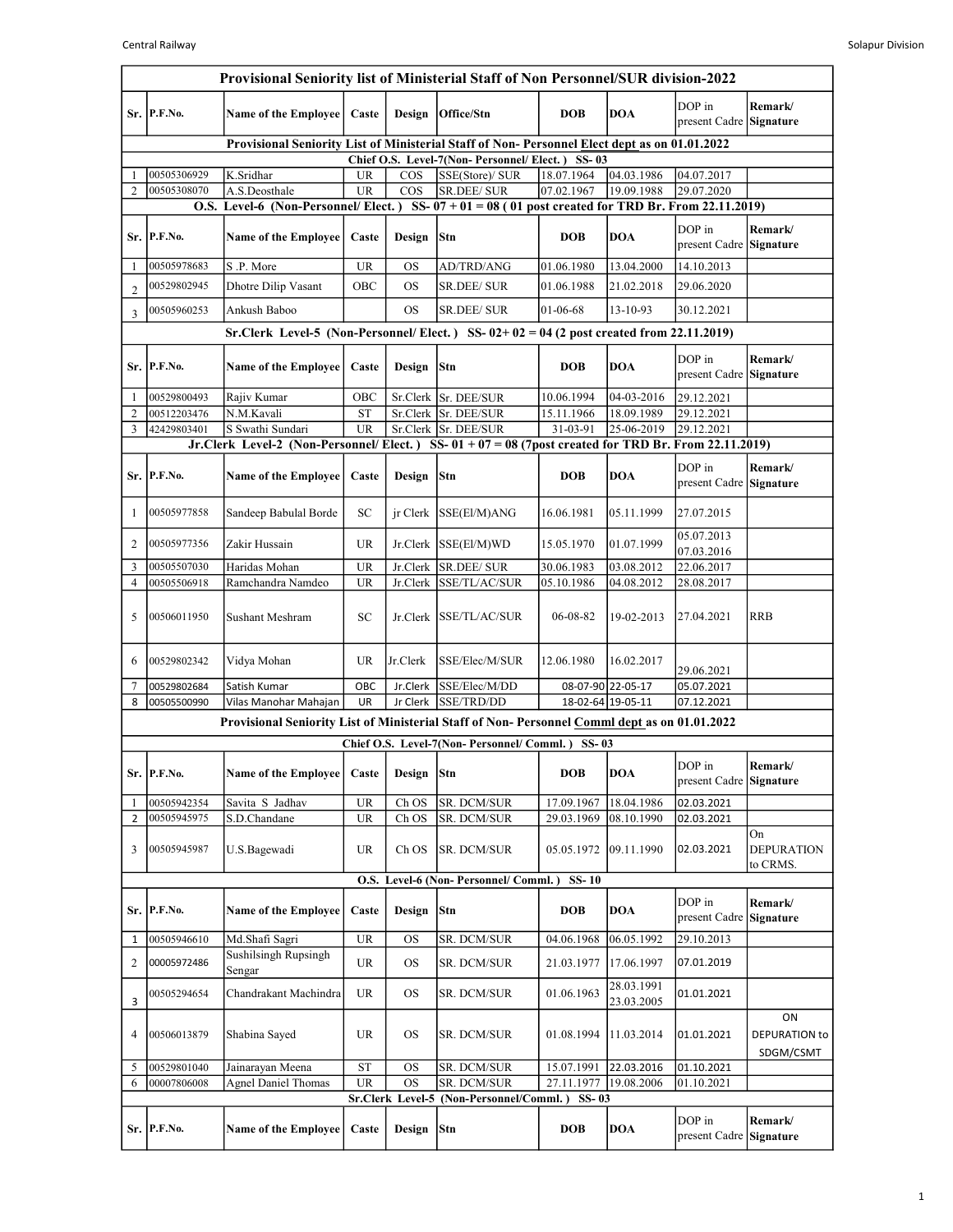|                | Provisional Seniority list of Ministerial Staff of Non Personnel/SUR division-2022               |                                     |                                   |                        |                                                             |                          |                              |                                   |                             |  |  |
|----------------|--------------------------------------------------------------------------------------------------|-------------------------------------|-----------------------------------|------------------------|-------------------------------------------------------------|--------------------------|------------------------------|-----------------------------------|-----------------------------|--|--|
|                | Sr. P.F.No.                                                                                      | <b>Name of the Employee</b>         | Caste                             | Design                 | Office/Stn                                                  | <b>DOB</b>               | <b>DOA</b>                   | DOP in<br>present Cadre           | Remark/<br><b>Signature</b> |  |  |
| 1              | 00505981578                                                                                      | Sadhana Vijay Shinde                | SС                                |                        | SR.Clerk SR. DCM/SUR                                        | 01.06.1966               | 04.10.2001                   | 29.12.2021                        |                             |  |  |
| 2              | 00529802372                                                                                      | Saraswati Surarapu                  | OBC                               |                        | SR.Clerk SR. DCM/SUR                                        | 07.03.1986               | 27.02.2017                   | 29.12.2021                        |                             |  |  |
| 3              | 00529802199                                                                                      | Maheshkumar Kumar<br>Meena          | <b>ST</b>                         |                        | SR.Clerk SR. DCM/SUR                                        | 10.06.1981               | 20.01.2017                   | 29.12.2021                        |                             |  |  |
| 4              | 00529802344                                                                                      | Dharmendra Kumar<br>Verma           | SC                                |                        | SR.Clerk SR. DCM/SUR                                        | 10.08.0989               | 27.02.2017                   | 29.12.2021                        |                             |  |  |
|                |                                                                                                  |                                     |                                   |                        | Jr.Clerk Level-2 (Non-Personnel/Comml.) SS-02               |                          |                              |                                   |                             |  |  |
|                | Sr. P.F.No.                                                                                      | Name of the Employee                | Caste                             | Design                 | Stn                                                         | <b>DOB</b>               | <b>DOA</b>                   | DOP in<br>present Cadre Signature | Remark/                     |  |  |
| 1              | 00505514630                                                                                      | Rajkumar S. Das                     | <b>UR</b>                         | Jr.Clerk               | SR.DCM/SUR                                                  | 21/04/1986               | 07-07-2013                   | 25.06.2021                        |                             |  |  |
|                | Provisional Seniority List of Ministerial Staff of Non-Personnel Optg/Mech dept as on 01.01.2022 |                                     |                                   |                        |                                                             |                          |                              |                                   |                             |  |  |
|                | Chief O.S. Level-7(Non-Personnel-Optg/Mech.) SS-16                                               |                                     |                                   |                        |                                                             |                          |                              |                                   |                             |  |  |
|                | Sr. P.F.No.                                                                                      | Name of the Employee                | Caste                             | Design                 | Stn                                                         | <b>DOB</b>               | <b>DOA</b>                   | DOP in<br>present Cadre Signature | Remark/                     |  |  |
| 1              | 00505960149                                                                                      | N.K.Roy                             | UR                                | <b>COS</b>             | <b>SR.DME/SUR</b>                                           | 04.05.1965               | 02.09.1991<br>22.03.1996     | 23.03.2005                        |                             |  |  |
| 2              | 00505271459                                                                                      | Mrs. A. S. Kulkarni                 | <b>UR</b>                         | $\cos$                 | SR.DSO/SUR                                                  | 04.03.1963               | 15.01.1983                   | 23.03.2005                        |                             |  |  |
| 3              | 00505293406                                                                                      | P.Murlidhar                         | UR                                | $\cos$                 | <b>SR.DME/SUR</b>                                           | 07.10.1962               | 25.01.1988<br>22.08.1988     | 27.08.2005                        |                             |  |  |
| 4              | 00507209277                                                                                      | T P Dixit                           | <b>UR</b>                         | COS                    | CCOR/DD                                                     | 01.03.1967               | 27.03.1991                   | 24.08.06                          |                             |  |  |
| 5              | 00501817838                                                                                      | KRISHNAPPA<br>BHADRAGOND            | UR                                | $\cos$                 | <b>SR.DME/SUR</b>                                           | 20.07.1979               | 06.02.1991                   | 15.10.2009                        |                             |  |  |
| 6              | 00502256484                                                                                      | T V Waghmare                        | SC                                | $\cos$                 | SR.DSO/SUR                                                  | 06.11.1967               | 14.07.1994<br>18.01.1995     | 01.01.2011                        |                             |  |  |
| 7              | 00505348985                                                                                      | Parviz Shaikh                       | <b>UR</b>                         | <b>COS</b>             | SSE(C&W)SUR                                                 | 22.12.1966               | 24.04.1998                   | 21.07.2014<br>15.10.2015          |                             |  |  |
| 8              | 00505299718                                                                                      | S.H.Bolabattin                      | <b>UR</b>                         | $\cos$                 | SR.DOM/SUR                                                  | 01.09.1964               | 04.05.1989                   | 30.12.2014                        |                             |  |  |
| 9              | 00505293709                                                                                      | Mohanlal Baishnab                   | SC                                | $\cos$                 | <b>CCOR/DD</b>                                              | 01.08.1963               | 30.07.1988                   | 27.06.2017                        |                             |  |  |
| 10<br>11       | 00505284624<br>00505277670                                                                       | R.A.Shaikh<br>S.K.Gaikwad           | <b>UR</b><br><b>UR</b>            | COS<br>$\cos$          | <b>SR.DOM/SUR</b><br><b>SR.DME/SUR</b>                      | 01.06.1962<br>01.08.1965 | $04 - 01 - 83$<br>18.04.1985 | 27.06.2017<br>27.06.2017          |                             |  |  |
| 12             | 00501501434                                                                                      | Gurlinappa K. Bharti                | SC                                | $\cos$                 | SR.DSO/SUR                                                  | 19.07.1962               | 19.01.1986                   | 04.09.2017<br>04.09.2019          |                             |  |  |
| 13             | 00505491563                                                                                      | S.A.Shinde                          | UR                                | $\cos$                 | <b>SR.DOM/SUR</b>                                           | 28.08.1973               | 07.09.1995                   | 17.08.2018                        |                             |  |  |
| 14             | 00505296407                                                                                      | S.R.Aklujkar                        | <b>UR</b>                         | <b>OS</b>              | SSE(C&W)SUR                                                 | 27.08.1966               | 08.05.1992                   | 27.04.2021                        |                             |  |  |
|                | 15 00505286906                                                                                   | Prabhu D. Rathod                    | $\overline{\text{ST}}$            |                        | OS CCOR/WD<br>O.S. Level-6 (Non-Personnel Optg/Mech.) SS-43 | 23.07.1965 17.09.1987    |                              | 27.04.2021                        |                             |  |  |
|                |                                                                                                  |                                     |                                   |                        |                                                             |                          |                              |                                   |                             |  |  |
|                | Sr. P.F.No.                                                                                      | Name of the Employee                | Caste                             | Design                 | Stn                                                         | <b>DOB</b>               | <b>DOA</b>                   | DOP in<br>present Cadre Signature | Remark/                     |  |  |
| 1              | 00505284016                                                                                      | N.V.Deokate                         | $\ensuremath{\mathsf{UR}}\xspace$ | <b>OS</b>              | SSE(C&W)SUR                                                 | 01.06.1967               | 27.06.1986                   | 25.03.1998                        |                             |  |  |
| $\overline{c}$ | 00505284697<br>00505288587                                                                       | A.S.Shaikh<br>Mrs. H.Pithambare     | <b>UR</b><br><b>UR</b>            | <b>OS</b>              | SR.DSO/SUR                                                  | 04.04.1968               | 27.06.1986<br>19.08.1987     | 25.03.1998<br>25.03.1998          |                             |  |  |
| 3<br>4         | 00505287005                                                                                      | S.D.Koppa                           | $\ensuremath{\mathsf{UR}}\xspace$ | <b>OS</b><br><b>OS</b> | SSE(C&W)DD<br>SR.DME/SUR                                    | 05.01.1969<br>15.05.1969 | 11.01.1988                   | 30.03.1998                        |                             |  |  |
| 5              | 00505289348                                                                                      | Sayyed Jilani                       | $\ensuremath{\mathsf{UR}}\xspace$ | <b>OS</b>              | SR.DOM/SUR                                                  | 01.06.1968               | 31.01.1989                   | 30.03.1998                        |                             |  |  |
| 6              | 00505971678                                                                                      | <b>B S Chincolkar</b>               | $\ensuremath{\mathsf{UR}}\xspace$ | <b>OS</b>              | <b>CCOR/SUR</b>                                             | 11.05.1974               | 13.03.1996<br>15.08.1996     | 12.08.1999<br>08.12.2003          |                             |  |  |
| $\tau$         | 00505294836                                                                                      | M.L.Shrestha                        | $\ensuremath{\mathsf{UR}}\xspace$ | <b>OS</b>              | SSE(C&W)SUR                                                 | 14.06.1972               | 02-09-91                     | 23.05.2000                        |                             |  |  |
| 8              | 00505281210                                                                                      | Shivputra Gurupadappa               | SC                                | <b>OS</b>              | CCOR/WD                                                     | 14.02.1965               | 13.01.1986                   | 01.07.2000                        |                             |  |  |
| 9              | 00005294009                                                                                      | S.B.Gavali                          | <b>UR</b>                         | <b>OS</b>              | <b>CCOR/KWV</b>                                             | 14.12.1971               | 08.11.1990                   | 28.08.2001                        |                             |  |  |
| 10<br>11       | 00005295543<br>00005299299                                                                       | Mrs. P. R. Allapurkar<br>A.H.Shinde | <b>UR</b><br>SC                   | <b>OS</b><br><b>OS</b> | SR.DOM/SUR<br>SR.DOM/SUR                                    | 11.10.1970<br>02.09.1970 | 28.11.1991<br>04-11-93       | 28.08.2001<br>28.08.2001          |                             |  |  |
| 12             | 00006104803                                                                                      | Triprari Prasad                     | $\ensuremath{\mathsf{UR}}\xspace$ | <b>OS</b>              | SSE(C&W)SUR                                                 | 25.01.1981               | 05.06.2006                   | 24.05.2010<br>17.03.2015          |                             |  |  |
| 13             | 00005996193                                                                                      | Sarita Kumari Bhagat                | SC                                | <b>OS</b>              | CCCOR/DD                                                    | 12.05.1973               | 11.06.2007                   | 07.12.2010<br>21.07.2015          |                             |  |  |
| 14             | 00005980185                                                                                      | V.C. Londhe                         | UR                                | <b>OS</b>              | SSE(C&W)SUR                                                 | 27.12.1973               | 12.06.2000<br>21.03.2001     | 30.10.2012                        |                             |  |  |
| 15             | 00005974197                                                                                      | A.V.Swami                           | ${\rm SC}$                        | <b>OS</b>              | SR.DSO/SUR                                                  | $\overline{01.06.19}$ 79 | 22.04.1998                   | 27.05.2014                        |                             |  |  |
| 16             | 00005285324                                                                                      | MRS.V.S.Shelke                      | $\ensuremath{\mathsf{UR}}\xspace$ | <b>OS</b>              | CCOR/DD                                                     | 01.06.1973               | 03.09.1991                   | 27.05.2014                        |                             |  |  |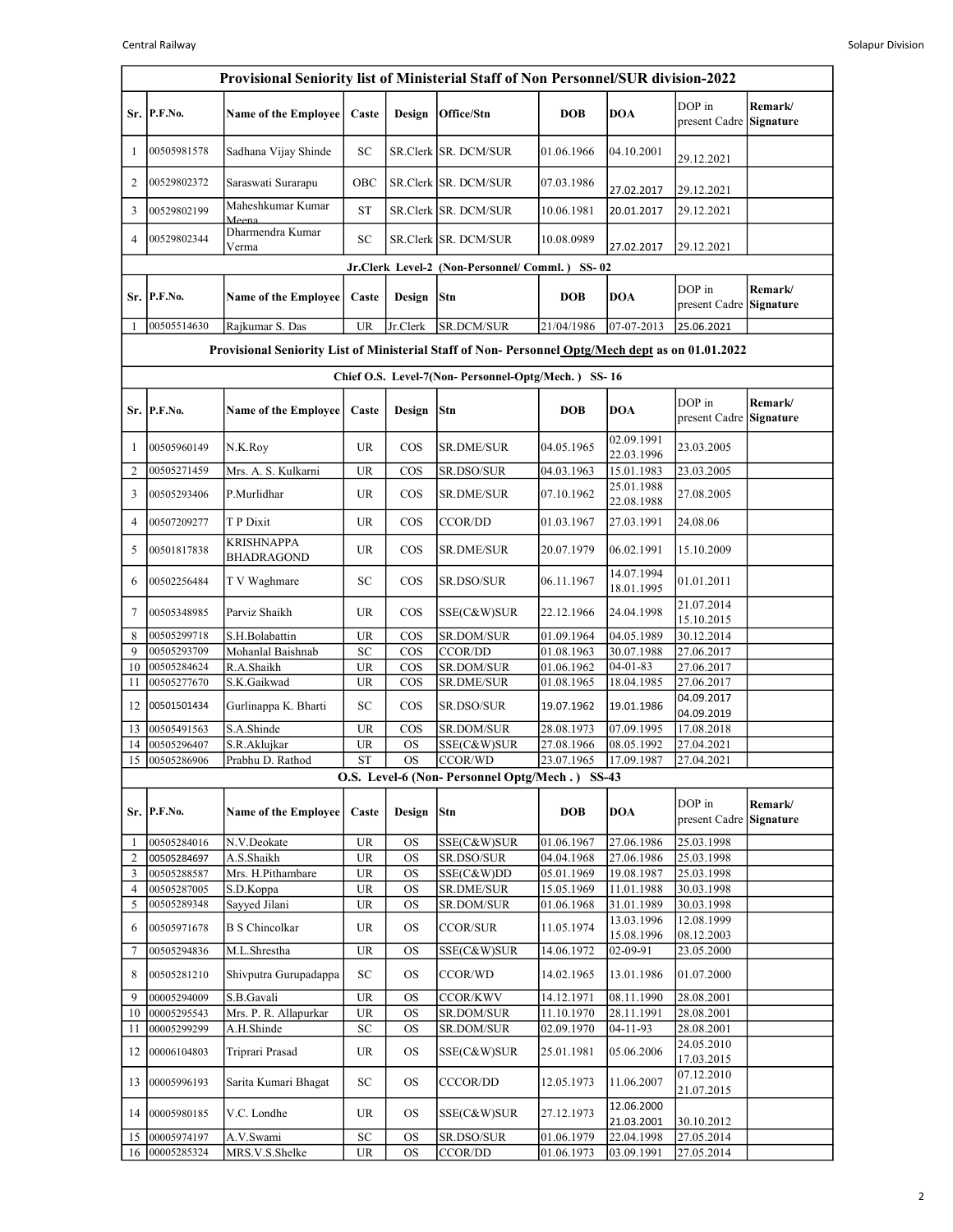|                   | Provisional Seniority list of Ministerial Staff of Non Personnel/SUR division-2022 |                                                                                              |                                   |           |                                                   |                          |                             |                                       |         |  |  |
|-------------------|------------------------------------------------------------------------------------|----------------------------------------------------------------------------------------------|-----------------------------------|-----------|---------------------------------------------------|--------------------------|-----------------------------|---------------------------------------|---------|--|--|
|                   | Sr. P.F.No.                                                                        | <b>Name of the Employee</b>                                                                  | Caste                             | Design    | Office/Stn                                        | <b>DOB</b>               | <b>DOA</b>                  | DOP in<br>present Cadre Signature     | Remark/ |  |  |
| 17                | 00005982777                                                                        | Mrs. Rupali D.<br>Gaikwad                                                                    | <b>UR</b>                         | <b>OS</b> | <b>SR.DME/SUR</b>                                 | 25.08.1976               | 20.05.1997                  | 24.04.2015                            |         |  |  |
| 18                | 00005974203                                                                        | Vaishali Kulkarni                                                                            | <b>UR</b>                         | <b>OS</b> | SR.DSO/SUR                                        | 11.02.1972               | 22.04.1998                  | 24.04.2015                            |         |  |  |
| 19                | 00005974262                                                                        | Sudhir B. Dani                                                                               | <b>UR</b>                         | <b>OS</b> | SR.DOM/SUR                                        | 13.07.1965               | 14-05-98                    | 24.04.2015                            |         |  |  |
| 20                | 00505981591                                                                        | Punekar Ab. Hamid                                                                            | <b>UR</b>                         | <b>OS</b> | <b>CCOR/SUR</b>                                   | 20.08.1964               | 19.09.2001                  | 24.04.2015                            |         |  |  |
| 21                | 00005988196                                                                        | Ramij A. Pathan                                                                              | <b>UR</b>                         | <b>OS</b> | <b>CCOR/SUR</b>                                   | 27.10.1985               | 10.07.2004                  | 24.04.2015                            |         |  |  |
| 22                | 00502699540                                                                        | <b>B J Surwase</b>                                                                           | SC                                | <b>OS</b> | <b>CCCOR/KWV</b>                                  | 01.06.1971               | 24.01.2003                  | 23.05.2017<br>03.01.2020              |         |  |  |
| 23                | 00006000022                                                                        | Ajay Kumar Mistry                                                                            | <b>UR</b>                         | <b>OS</b> | SSE(C&W)DD                                        | 07.09.1978               | 22.09.2009                  | 31.01.2018                            |         |  |  |
| 24                | 00505988021                                                                        | Suhas Bandu Sagre                                                                            | <b>UR</b>                         | <b>OS</b> | SR.DME/SUR                                        | 19.09.1985               | 25.06.2004                  | 31.01.2018                            |         |  |  |
| 25                | 00005470390                                                                        | Mahiboon Sayyed                                                                              | <b>UR</b>                         | <b>OS</b> | <b>CCOR/WD</b>                                    | 01.06.1965               | 12.01.1993                  | 31.01.2018                            |         |  |  |
| 26                | 00010624909                                                                        | Bhumanna Shirgire                                                                            | <b>ST</b>                         | <b>OS</b> | SR.DME/SUR                                        | 10.07.1976               | 23.04.2002                  | 31.01.2018                            |         |  |  |
| 27                | 00506000423                                                                        | Sagar Deepak Koratkar                                                                        | <b>UR</b>                         | <b>OS</b> | <b>CCOR/PB</b>                                    | 04.12.1987               | 13.03.2009                  | 31.01.2018                            |         |  |  |
| 28                | 00006002870                                                                        | Anand Jeurkar                                                                                | SC                                | <b>OS</b> | <b>CCOR/SUR</b>                                   | 06.06.1983               | 12.02.2011                  | 31.01.2018                            |         |  |  |
| 29                | 00050616984                                                                        | Sameeran Sarkar                                                                              | SC                                | <b>OS</b> | SR.DOM/SUR                                        | 13.07.1987               | 11-11-14                    | 04.07.2019                            |         |  |  |
| 30                | 00506009529                                                                        | Harigilas Meena                                                                              | <b>ST</b>                         | <b>OS</b> | <b>CCCOR/WD</b>                                   | 05.01.1980               | 15.10.2012                  | 13.03.2020                            |         |  |  |
| 31                | 00505428671                                                                        | Chander Kisan                                                                                | <b>ST</b>                         | <b>OS</b> | CCCOR/WD                                          | 01.07.1963               | 10.05.1987                  | 30.07.2020                            |         |  |  |
| 32                | 00505996820                                                                        | Pintoo Kumar                                                                                 | OBC                               | <b>OS</b> | <b>CCCOR/DD</b>                                   | 15-04-86                 | 16-08-07                    | 03.11.2020                            |         |  |  |
| 33                | 00505981177                                                                        | Anand Shashikant Chav                                                                        | <b>UR</b>                         | <b>OS</b> | <b>SR DOM/SUR</b>                                 | 19.04.1975               | 10-08-01                    | 22.02.2021                            |         |  |  |
| 34                | 00506006504                                                                        | Sumit Satish Nakhwa                                                                          | $\ensuremath{\mathsf{UR}}\xspace$ | <b>OS</b> | <b>CCOR/DD</b>                                    | 10.12.1988               | 05.07.2012                  | 03.05.2021                            |         |  |  |
| 35                | 00506003989                                                                        | Tanaji Manik Nagtilak                                                                        | <b>UR</b>                         | <b>OS</b> | <b>CCOR/KWV</b>                                   | 10.01.1987               | 02.03.2012                  | 03.05.2021                            |         |  |  |
|                   |                                                                                    |                                                                                              |                                   |           | Sr.Clerk Level-5 (Non-Personnel-Optg/Mech.) SS-12 |                          |                             |                                       |         |  |  |
|                   | Sr. P.F.No.                                                                        | Name of the Employee                                                                         | Caste                             | Design    | <b>Stn</b>                                        | <b>DOB</b>               | <b>DOA</b>                  | DOP in<br>present Cadre Signature     | Remark/ |  |  |
| 1                 | 00005292967                                                                        | Chandrakan Vishnu                                                                            | SC                                |           | Sr.Clerk CCOR/DD                                  | 06.01.1964               | 12.10.1986                  | 24.11.2016                            |         |  |  |
| 2                 | 00506017680                                                                        | Anilkumar Mishra                                                                             | UR                                |           | Sr.Clerk CCCOR/SUR                                | 04.12.1976               | 09.05.2007                  | 30.10.2015<br>03.01.2020              |         |  |  |
| 3                 | 00505976080                                                                        | Gangadhar Rama                                                                               | SC                                |           | Sr.Clerk CCCOR/WD                                 | 05.03.1971               | 20.07.1988                  | 22.09.2020                            |         |  |  |
| $\overline{4}$    | 00506006693                                                                        | Ratandip S. Gajbhiye                                                                         | <b>SC</b>                         |           | Sr.Clerk CCCOR/WD                                 | 25.03.1981               | 05.07.2012                  | 22.09.2020                            |         |  |  |
| 5                 | 00506006760                                                                        | Sudhir Vhanmane                                                                              | UR                                | Sr.Clerk  | <b>Sr DOM/SUR</b>                                 | 01.06.1985               | 09-07-12                    | 22.02.2021                            |         |  |  |
| 6                 | 00506017101                                                                        | Smt Soniya Y. Londhe                                                                         | SC                                |           | Jr.Clerk Sr.DME/SUR                               | 27.09.1986               | 22.06.2015                  | 30.06.2021                            |         |  |  |
| 7                 | 00529800918                                                                        | Omkar P Panigar                                                                              | <b>UR</b>                         |           | Jr.Clerk SSE(C&W)SUR                              | 11.02.1997               | 06.04.2016                  | 30.06.2021                            |         |  |  |
|                   |                                                                                    |                                                                                              |                                   |           | Jr.Clerk Level-5 (Non-Personnel-Optg/Mech.)       |                          | $SS-02$                     |                                       |         |  |  |
|                   | Sr. P.F.No.                                                                        | Name of the Employee                                                                         | Caste                             | Design    | Stn                                               | <b>DOB</b>               | <b>DOA</b>                  | DOP in                                | Remark/ |  |  |
|                   |                                                                                    |                                                                                              |                                   |           |                                                   |                          |                             | present Cadre Signature<br>09.05.1999 |         |  |  |
| $\mathbf{1}$<br>2 | 00005297801<br>00005475631                                                         | Chandrakant Murlidhar<br>Amruta Bhimasha                                                     | UR.<br><b>ST</b>                  | Jr.Clerk  | Jr.Clerk SSE(C&W)WD<br>SSE(C&W)WD                 | 01.07.1974<br>22.06.1964 | 22.03.1993<br>10.04.1991    | 08.09.2001<br>09.11.2012              |         |  |  |
|                   |                                                                                    |                                                                                              |                                   |           |                                                   |                          | 22.10.2007(S                | 18.03.2015                            |         |  |  |
| 3                 | 00505996442                                                                        | Vikrama Manjhi                                                                               | SС                                |           | Jr.Clerk CCOR/DD                                  | 16.05.1979               | ub)<br>16.07.2008           | 29.12.2016                            |         |  |  |
| 4                 | 00006003837                                                                        | Abhishek Anil Mane                                                                           | UR.                               | Jr.Clerk  | SR.DSO/SUR                                        | 19.09.1993               | 12.01.2012                  | 11.02.2016                            |         |  |  |
| 5                 | 00006010891                                                                        | Jayshila T. Kamble                                                                           | UR.                               | Jr.Clerk  | SR.DME/SUR                                        | 25.05.1981               | 18.06.2013                  | 17.08.2018                            |         |  |  |
| 6                 | 00529800511                                                                        | Pankajkumar Bhupal<br>Bhutte                                                                 | <b>UR</b>                         |           | Jr.Clerk CCOR/DD                                  | 21.10.1996               | 06.04.2016                  | 17.08.2018                            |         |  |  |
| 7                 | 00506000733                                                                        | Manikandan T.                                                                                | SC                                | Jr.Clerk  | CCOR/WD                                           | 21.06.1989               | 19-05-2009                  | 16.11.2018                            |         |  |  |
| 8                 | 00506004714                                                                        | Ajay Bhima Kalal                                                                             | UR                                | Jr.Clerk  | <b>Sr DOM/SUR</b>                                 | 30.12.1988               | 07.05.2012                  | 13.03.2020                            |         |  |  |
| 9                 | 00506012024                                                                        | Rajesh Kumar                                                                                 | <b>UR</b>                         |           | Jr.Clerk CCCOR/KWV                                |                          | $01 - 02 - 85$   12-01-2013 | 27.04.2021                            |         |  |  |
| 10                | 00529802789                                                                        | Vipin Kumar                                                                                  | SC                                |           | Jr.Clerk SSE/C&W/DD                               |                          | 18-10-90 19-07-2017         | 24.02.2021                            |         |  |  |
| 11                | 00529803116                                                                        | Jitendra Meena                                                                               | <b>ST</b>                         |           | Jr.Clerk CCCOR/DD                                 | 27-07-1979               | $04 - 05 - 2018$            | 12.07.2021                            |         |  |  |
|                   |                                                                                    | Provisional Seniority List of Ministerial Staff of Non-Personnel Engg. Dept as on 01.01.2022 |                                   |           |                                                   |                          |                             |                                       |         |  |  |
|                   |                                                                                    |                                                                                              |                                   |           | Chief O.S. Level-7(Non-Personnel-Engg.)           | <b>SS-08</b>             |                             |                                       |         |  |  |
|                   | Sr. P.F.No.                                                                        | <b>Name of the Employee</b>                                                                  | Caste                             | Design    | <b>Stn</b>                                        | <b>DOB</b>               | <b>DOA</b>                  | DOP in<br>present Cadre Signature     | Remark/ |  |  |
| 1                 | 00505949932                                                                        | N.T.Raut                                                                                     | ${\rm SC}$                        | COS       | SR.DEN/SUR                                        | 01.06.1969               | 26.07.1994                  | 01.11.2013                            |         |  |  |
| 2                 | 00505479344                                                                        | <b>S.R.CHAWAN</b>                                                                            | ST                                | $\cos$    | PWI/DD                                            | 02.06.1962               | 12.12.1996<br>05.01.1989    | 01.11.2013                            |         |  |  |
|                   |                                                                                    |                                                                                              |                                   |           |                                                   |                          |                             |                                       |         |  |  |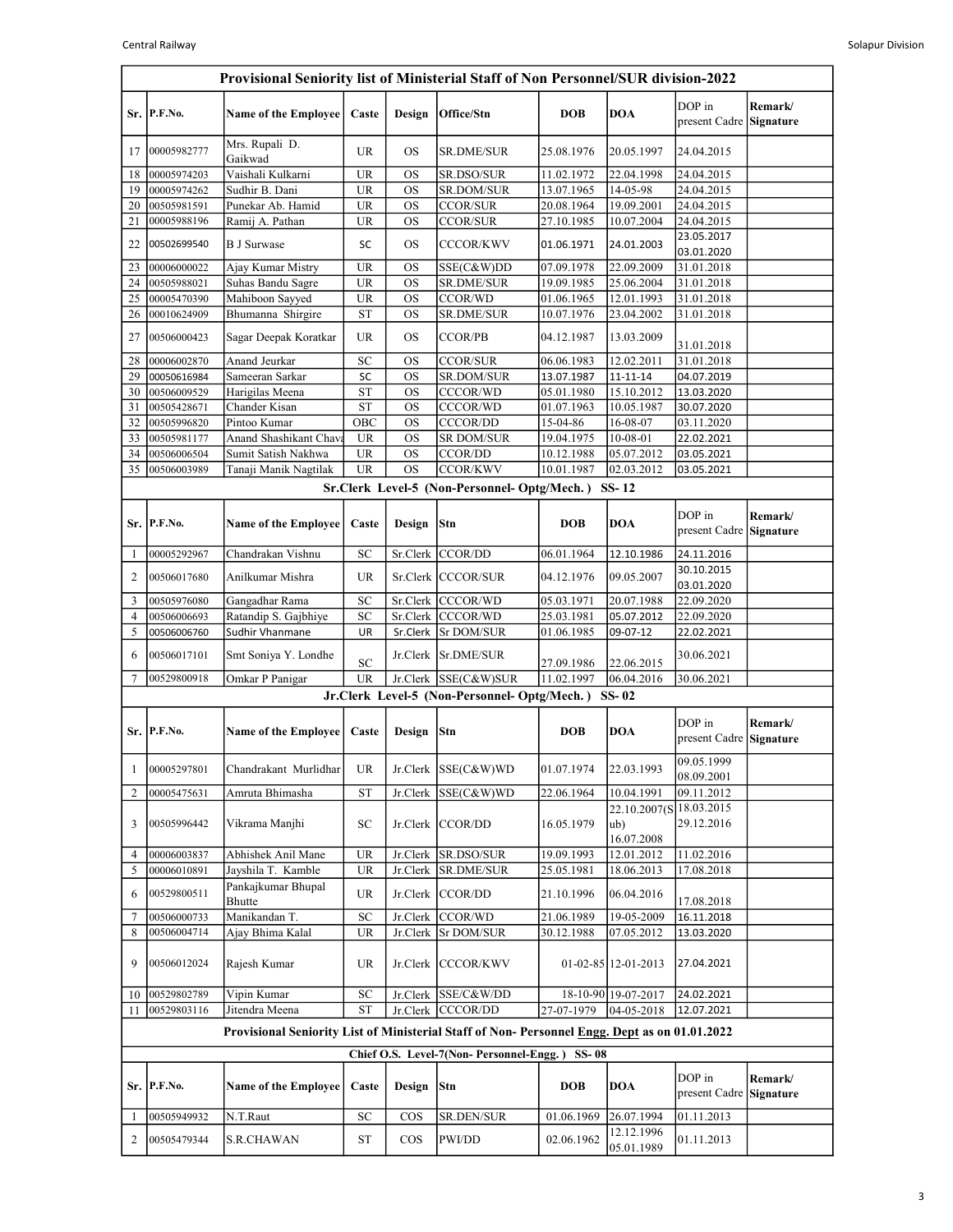| DOP in<br>P.F.No.<br><b>DOB</b><br><b>DOA</b><br>Sr.<br>Name of the Employee<br>Caste<br>Design<br>Office/Stn<br>00505479320<br>SC<br><b>ADEN/PVR</b><br>22.05.1987<br>D.M.DHAVALE<br>$\cos$<br>02.02.1965<br>25.07.2017<br>3<br><b>UR</b><br>COS<br>ADEN/ANG<br>28.10.1994<br>25.07.2017<br>4<br>00505949725<br>P.MISHRA<br>12.06.1969<br>MRS.ZUBEDA PEER<br>00505478352<br><b>UR</b><br>$\cos$<br>5<br>Sr.DEN/SUR<br>28.12.1964<br>27.02.1989<br>01.08.2019<br><b>AHMED SHAIKH</b><br>24.01.1984<br><b>MR</b><br>13.10.2020<br>00505461017<br>V.R.PAWAR<br>UR<br>$\cos$<br>Sr.DEN/SUR<br>17.08.1964<br>6<br>22.08.1988<br>SC<br>7<br><b>DHIRENDRA KUMAR</b><br>$\cos$<br><b>ADEN/SUR</b><br>24-10-81<br>23-08-07<br>09.12.2021<br>00505498582<br>O.S. Level-6 (Non-Personnel Engg.)<br>$SS-20$<br>DOP in<br>Stn<br><b>DOB</b><br><b>DOA</b><br>P.F.No.<br><b>Name of the Employee</b><br>Caste<br>Design<br>Sr.<br><b>UR</b><br><b>S.B.BARDE</b><br><b>OS</b><br>ADEN(BG)KWV<br>27.12.1961<br>20.08.1986<br>11.08.2005<br>00505476136<br>1<br>$\overline{2}$<br><b>SC</b><br>01.05.1967<br>00505478959<br><b>BHUPAL G DIVATE</b><br>OS<br>SSE(P/WAY)MRJB<br>29.04.1995<br>24.01.2008<br>UR<br><b>OS</b><br>30.11.1968<br>12.09.2001<br>17.10.2013<br>3<br>00505981440<br><b>BENJAMIN YOHAN</b><br>Sr.DEN/SUR<br><b>UR</b><br>00512206892<br><b>MRS.RAJNI NAIR</b><br>OS<br><b>ADEN/SUR</b><br>11.11.1970<br>08.04.1992<br>17.10.2013<br>4<br>Pramod M. Yadav<br><b>UR</b><br><b>OS</b><br>Sr.DEN/SUR<br>10.06.1965<br>27.08.1991<br>17.10.2013<br>5<br>00505490480<br>20.12.2013 | Remark/<br>present Cadre Signature<br>Remark/<br>present Cadre Signature                     |  |  |  |  |  |  |  |  |  |  |  |
|------------------------------------------------------------------------------------------------------------------------------------------------------------------------------------------------------------------------------------------------------------------------------------------------------------------------------------------------------------------------------------------------------------------------------------------------------------------------------------------------------------------------------------------------------------------------------------------------------------------------------------------------------------------------------------------------------------------------------------------------------------------------------------------------------------------------------------------------------------------------------------------------------------------------------------------------------------------------------------------------------------------------------------------------------------------------------------------------------------------------------------------------------------------------------------------------------------------------------------------------------------------------------------------------------------------------------------------------------------------------------------------------------------------------------------------------------------------------------------------------------------------------------------------------------------------------------------|----------------------------------------------------------------------------------------------|--|--|--|--|--|--|--|--|--|--|--|
|                                                                                                                                                                                                                                                                                                                                                                                                                                                                                                                                                                                                                                                                                                                                                                                                                                                                                                                                                                                                                                                                                                                                                                                                                                                                                                                                                                                                                                                                                                                                                                                    |                                                                                              |  |  |  |  |  |  |  |  |  |  |  |
|                                                                                                                                                                                                                                                                                                                                                                                                                                                                                                                                                                                                                                                                                                                                                                                                                                                                                                                                                                                                                                                                                                                                                                                                                                                                                                                                                                                                                                                                                                                                                                                    |                                                                                              |  |  |  |  |  |  |  |  |  |  |  |
|                                                                                                                                                                                                                                                                                                                                                                                                                                                                                                                                                                                                                                                                                                                                                                                                                                                                                                                                                                                                                                                                                                                                                                                                                                                                                                                                                                                                                                                                                                                                                                                    |                                                                                              |  |  |  |  |  |  |  |  |  |  |  |
|                                                                                                                                                                                                                                                                                                                                                                                                                                                                                                                                                                                                                                                                                                                                                                                                                                                                                                                                                                                                                                                                                                                                                                                                                                                                                                                                                                                                                                                                                                                                                                                    |                                                                                              |  |  |  |  |  |  |  |  |  |  |  |
|                                                                                                                                                                                                                                                                                                                                                                                                                                                                                                                                                                                                                                                                                                                                                                                                                                                                                                                                                                                                                                                                                                                                                                                                                                                                                                                                                                                                                                                                                                                                                                                    |                                                                                              |  |  |  |  |  |  |  |  |  |  |  |
|                                                                                                                                                                                                                                                                                                                                                                                                                                                                                                                                                                                                                                                                                                                                                                                                                                                                                                                                                                                                                                                                                                                                                                                                                                                                                                                                                                                                                                                                                                                                                                                    |                                                                                              |  |  |  |  |  |  |  |  |  |  |  |
|                                                                                                                                                                                                                                                                                                                                                                                                                                                                                                                                                                                                                                                                                                                                                                                                                                                                                                                                                                                                                                                                                                                                                                                                                                                                                                                                                                                                                                                                                                                                                                                    |                                                                                              |  |  |  |  |  |  |  |  |  |  |  |
|                                                                                                                                                                                                                                                                                                                                                                                                                                                                                                                                                                                                                                                                                                                                                                                                                                                                                                                                                                                                                                                                                                                                                                                                                                                                                                                                                                                                                                                                                                                                                                                    |                                                                                              |  |  |  |  |  |  |  |  |  |  |  |
|                                                                                                                                                                                                                                                                                                                                                                                                                                                                                                                                                                                                                                                                                                                                                                                                                                                                                                                                                                                                                                                                                                                                                                                                                                                                                                                                                                                                                                                                                                                                                                                    |                                                                                              |  |  |  |  |  |  |  |  |  |  |  |
|                                                                                                                                                                                                                                                                                                                                                                                                                                                                                                                                                                                                                                                                                                                                                                                                                                                                                                                                                                                                                                                                                                                                                                                                                                                                                                                                                                                                                                                                                                                                                                                    |                                                                                              |  |  |  |  |  |  |  |  |  |  |  |
|                                                                                                                                                                                                                                                                                                                                                                                                                                                                                                                                                                                                                                                                                                                                                                                                                                                                                                                                                                                                                                                                                                                                                                                                                                                                                                                                                                                                                                                                                                                                                                                    |                                                                                              |  |  |  |  |  |  |  |  |  |  |  |
|                                                                                                                                                                                                                                                                                                                                                                                                                                                                                                                                                                                                                                                                                                                                                                                                                                                                                                                                                                                                                                                                                                                                                                                                                                                                                                                                                                                                                                                                                                                                                                                    |                                                                                              |  |  |  |  |  |  |  |  |  |  |  |
| Subnil B. Oram<br>20.12.2013<br>6<br>00506015001<br>OS<br><b>ADEN/KWV</b><br>11.01.1979<br><b>ST</b><br>08.01.2019                                                                                                                                                                                                                                                                                                                                                                                                                                                                                                                                                                                                                                                                                                                                                                                                                                                                                                                                                                                                                                                                                                                                                                                                                                                                                                                                                                                                                                                                 |                                                                                              |  |  |  |  |  |  |  |  |  |  |  |
| UR<br>PWI/GR<br>22.09.1999<br><b>OS</b><br>17.03.1981<br>29.12.2013<br>7<br>00505977861<br>Kavita Mohan Babar<br><b>ANUSUYA KURE</b><br><b>UR</b><br>15.12.1997<br>8<br>05050549229<br><b>OS</b><br><b>SR.DEN/SUR</b><br>26.01.1973<br>27.02.2018                                                                                                                                                                                                                                                                                                                                                                                                                                                                                                                                                                                                                                                                                                                                                                                                                                                                                                                                                                                                                                                                                                                                                                                                                                                                                                                                  |                                                                                              |  |  |  |  |  |  |  |  |  |  |  |
| 9<br>00505490224<br>RAJU HAJAPPA<br>$\ensuremath{\mathbf{SC}}$<br><b>ADEN/SDB</b><br>20.05.1969<br>25.01.1992<br>27.02.2018<br><b>OS</b>                                                                                                                                                                                                                                                                                                                                                                                                                                                                                                                                                                                                                                                                                                                                                                                                                                                                                                                                                                                                                                                                                                                                                                                                                                                                                                                                                                                                                                           |                                                                                              |  |  |  |  |  |  |  |  |  |  |  |
| MOHAN J.CHAVAN<br><b>ST</b><br>SR.DEN/SUR<br>06-04-71 30-03-94<br>27.02.2018<br>00505490891<br>OS<br>10                                                                                                                                                                                                                                                                                                                                                                                                                                                                                                                                                                                                                                                                                                                                                                                                                                                                                                                                                                                                                                                                                                                                                                                                                                                                                                                                                                                                                                                                            |                                                                                              |  |  |  |  |  |  |  |  |  |  |  |
| 08.02.2019<br>00505476781<br><b>UR</b><br><b>OS</b><br>16.09.1987<br>11<br>A. D. Waghmode<br><b>ADEN/SUR</b><br>01.06.1963<br>22.05.2019                                                                                                                                                                                                                                                                                                                                                                                                                                                                                                                                                                                                                                                                                                                                                                                                                                                                                                                                                                                                                                                                                                                                                                                                                                                                                                                                                                                                                                           |                                                                                              |  |  |  |  |  |  |  |  |  |  |  |
| 25.07.2008<br><b>UR</b><br>23.09.1962<br>10.04.1992<br>00505490236<br>A S Magar<br>OS<br><b>ADEN/ANG</b><br>12<br>22.05.2019                                                                                                                                                                                                                                                                                                                                                                                                                                                                                                                                                                                                                                                                                                                                                                                                                                                                                                                                                                                                                                                                                                                                                                                                                                                                                                                                                                                                                                                       |                                                                                              |  |  |  |  |  |  |  |  |  |  |  |
| 00529802943<br>Rajesh Saran<br>OBC<br>OS<br><b>ADEN/PVR</b><br>25.06.1975<br>08.03.2018<br>13.07.2020<br>13                                                                                                                                                                                                                                                                                                                                                                                                                                                                                                                                                                                                                                                                                                                                                                                                                                                                                                                                                                                                                                                                                                                                                                                                                                                                                                                                                                                                                                                                        |                                                                                              |  |  |  |  |  |  |  |  |  |  |  |
| <b>KIRAN G JADHAV</b><br><b>UR</b><br>OS<br>ADEN/BG/KWV<br>12.01.1983<br>18.12.2001<br>00505983927<br>01.01.2021<br>14                                                                                                                                                                                                                                                                                                                                                                                                                                                                                                                                                                                                                                                                                                                                                                                                                                                                                                                                                                                                                                                                                                                                                                                                                                                                                                                                                                                                                                                             |                                                                                              |  |  |  |  |  |  |  |  |  |  |  |
| 09.10.2015<br>00506017344<br><b>OS</b><br>18.08.1980<br>15<br>Smt. Minaj I Shaikh<br>SSE(P/WAY)N/DD<br>01.01.2021<br>07.01.2016<br><b>UR</b>                                                                                                                                                                                                                                                                                                                                                                                                                                                                                                                                                                                                                                                                                                                                                                                                                                                                                                                                                                                                                                                                                                                                                                                                                                                                                                                                                                                                                                       |                                                                                              |  |  |  |  |  |  |  |  |  |  |  |
| Sr.Clerk Level-5 (Non-Personnel-Engg.) SS-06                                                                                                                                                                                                                                                                                                                                                                                                                                                                                                                                                                                                                                                                                                                                                                                                                                                                                                                                                                                                                                                                                                                                                                                                                                                                                                                                                                                                                                                                                                                                       |                                                                                              |  |  |  |  |  |  |  |  |  |  |  |
| DOP in<br><b>DOA</b><br>P.F.No.<br><b>Name of the Employee</b><br>Caste<br>Design<br>Stn<br><b>DOB</b><br>Sr.                                                                                                                                                                                                                                                                                                                                                                                                                                                                                                                                                                                                                                                                                                                                                                                                                                                                                                                                                                                                                                                                                                                                                                                                                                                                                                                                                                                                                                                                      | Remark/<br>present Cadre Signature                                                           |  |  |  |  |  |  |  |  |  |  |  |
| <b>UR</b><br>M M SUMANT<br>Sr Clerk SR.DEN/SUR<br>26.10.1962<br>22.04.1984<br>12.05.2021<br>00005274667<br>1                                                                                                                                                                                                                                                                                                                                                                                                                                                                                                                                                                                                                                                                                                                                                                                                                                                                                                                                                                                                                                                                                                                                                                                                                                                                                                                                                                                                                                                                       |                                                                                              |  |  |  |  |  |  |  |  |  |  |  |
| $\overline{\mathbf{c}}$<br>00529802476<br>Jannifer Francis Mariyan<br>UR<br>Sr Clerk SSE/Pway/S/DD<br>23.04.1993<br>25.03.2017<br>12.05.2021                                                                                                                                                                                                                                                                                                                                                                                                                                                                                                                                                                                                                                                                                                                                                                                                                                                                                                                                                                                                                                                                                                                                                                                                                                                                                                                                                                                                                                       |                                                                                              |  |  |  |  |  |  |  |  |  |  |  |
| 12.05.2021<br>Sr Clerk SSE/W/ANG<br>10.12.1990<br>03.05.2016<br>3<br>00529800968<br>Navanath Maruti Dudhe<br>UR                                                                                                                                                                                                                                                                                                                                                                                                                                                                                                                                                                                                                                                                                                                                                                                                                                                                                                                                                                                                                                                                                                                                                                                                                                                                                                                                                                                                                                                                    |                                                                                              |  |  |  |  |  |  |  |  |  |  |  |
| 18.02.1986<br>12.05.2021<br>03.08.2012<br>SSE/Pway/BG/KW<br>Sr Clerk<br>4<br>V<br>UR<br>00505507091<br>Balaji Maruti Lobhe                                                                                                                                                                                                                                                                                                                                                                                                                                                                                                                                                                                                                                                                                                                                                                                                                                                                                                                                                                                                                                                                                                                                                                                                                                                                                                                                                                                                                                                         |                                                                                              |  |  |  |  |  |  |  |  |  |  |  |
| <b>SURYAKANTH</b><br>10-06-84 30-07-13<br>5<br>421ZZ002806<br>UR<br>Sr Clerk SSE/PWAY/SDB<br>29.10.2021<br><b>SHIVPUTRAPPA</b>                                                                                                                                                                                                                                                                                                                                                                                                                                                                                                                                                                                                                                                                                                                                                                                                                                                                                                                                                                                                                                                                                                                                                                                                                                                                                                                                                                                                                                                     | IRT                                                                                          |  |  |  |  |  |  |  |  |  |  |  |
| Jr.Clerk Level-2 (Non-Personnel- Engg.)<br>$SS - 04 + 1$                                                                                                                                                                                                                                                                                                                                                                                                                                                                                                                                                                                                                                                                                                                                                                                                                                                                                                                                                                                                                                                                                                                                                                                                                                                                                                                                                                                                                                                                                                                           |                                                                                              |  |  |  |  |  |  |  |  |  |  |  |
| DOP in<br>P.F.No.<br>Name of the Employee<br>Caste<br>Design<br>Stn<br><b>DOB</b><br><b>DOA</b><br>Sr. I                                                                                                                                                                                                                                                                                                                                                                                                                                                                                                                                                                                                                                                                                                                                                                                                                                                                                                                                                                                                                                                                                                                                                                                                                                                                                                                                                                                                                                                                           | Remark/<br>present Cadre Signature                                                           |  |  |  |  |  |  |  |  |  |  |  |
| Vaijunath Kulkarni<br><b>UR</b><br>TMO/SUR<br>00505519172<br>Jr.Clerk<br>31.12.1990<br>19.12.2014<br>11.04.2019<br>1                                                                                                                                                                                                                                                                                                                                                                                                                                                                                                                                                                                                                                                                                                                                                                                                                                                                                                                                                                                                                                                                                                                                                                                                                                                                                                                                                                                                                                                               |                                                                                              |  |  |  |  |  |  |  |  |  |  |  |
| 00505511045<br>Nanda Navnath<br>OBC<br>Jr.Clerk   ADEN(NG)KWV<br>06.01.1983<br>2<br>13.12.2012<br>05.11.2019                                                                                                                                                                                                                                                                                                                                                                                                                                                                                                                                                                                                                                                                                                                                                                                                                                                                                                                                                                                                                                                                                                                                                                                                                                                                                                                                                                                                                                                                       |                                                                                              |  |  |  |  |  |  |  |  |  |  |  |
| 3<br>Jr.Clerk   Sr DEN/SUR<br>03.07.2012<br>20.05.1988<br>SC<br>00510807070<br>Nagesh Narsappa                                                                                                                                                                                                                                                                                                                                                                                                                                                                                                                                                                                                                                                                                                                                                                                                                                                                                                                                                                                                                                                                                                                                                                                                                                                                                                                                                                                                                                                                                     | 16.12.2017<br>13.01.2020                                                                     |  |  |  |  |  |  |  |  |  |  |  |
| Nitin Satappa<br>Jr.Clerk Sr DEN/SUR<br>00505513662<br>SC<br>04.03.2020<br>4<br>09.05.1989<br>17.07.2013                                                                                                                                                                                                                                                                                                                                                                                                                                                                                                                                                                                                                                                                                                                                                                                                                                                                                                                                                                                                                                                                                                                                                                                                                                                                                                                                                                                                                                                                           |                                                                                              |  |  |  |  |  |  |  |  |  |  |  |
| Karamsingh Meena<br>Jr.Clerk SSE/Pway/BTW<br>5<br>00505504545<br>ST<br>10.01.1988<br>29-06-12<br>12.06.2020                                                                                                                                                                                                                                                                                                                                                                                                                                                                                                                                                                                                                                                                                                                                                                                                                                                                                                                                                                                                                                                                                                                                                                                                                                                                                                                                                                                                                                                                        |                                                                                              |  |  |  |  |  |  |  |  |  |  |  |
| Shaikh Musloddin<br>Jr.Clerk SSE/PwayLUR<br>20-06-91 21-06-18<br>01.07.2021<br>6<br>00529803286<br>UR<br>Jr.Clerk Sr DEN/SUR<br>01.07.2021<br>15-05-90 29-06-18<br>7<br>00529803279<br>Randip Das<br>UR                                                                                                                                                                                                                                                                                                                                                                                                                                                                                                                                                                                                                                                                                                                                                                                                                                                                                                                                                                                                                                                                                                                                                                                                                                                                                                                                                                            |                                                                                              |  |  |  |  |  |  |  |  |  |  |  |
| 8<br>Praffulchandra Sajjan<br>SC<br>Jr.Clerk Sr DEN/SUR<br>13-12-86 23-06-12<br>01.07.2021<br>00505504715                                                                                                                                                                                                                                                                                                                                                                                                                                                                                                                                                                                                                                                                                                                                                                                                                                                                                                                                                                                                                                                                                                                                                                                                                                                                                                                                                                                                                                                                          |                                                                                              |  |  |  |  |  |  |  |  |  |  |  |
|                                                                                                                                                                                                                                                                                                                                                                                                                                                                                                                                                                                                                                                                                                                                                                                                                                                                                                                                                                                                                                                                                                                                                                                                                                                                                                                                                                                                                                                                                                                                                                                    |                                                                                              |  |  |  |  |  |  |  |  |  |  |  |
|                                                                                                                                                                                                                                                                                                                                                                                                                                                                                                                                                                                                                                                                                                                                                                                                                                                                                                                                                                                                                                                                                                                                                                                                                                                                                                                                                                                                                                                                                                                                                                                    |                                                                                              |  |  |  |  |  |  |  |  |  |  |  |
| Chief O.S. Level-7(Non-Personnel-S&T.) SS-04                                                                                                                                                                                                                                                                                                                                                                                                                                                                                                                                                                                                                                                                                                                                                                                                                                                                                                                                                                                                                                                                                                                                                                                                                                                                                                                                                                                                                                                                                                                                       | Provisional Seniority List of Ministerial Staff of Non- Personnel- S&T dept as on 01.01.2022 |  |  |  |  |  |  |  |  |  |  |  |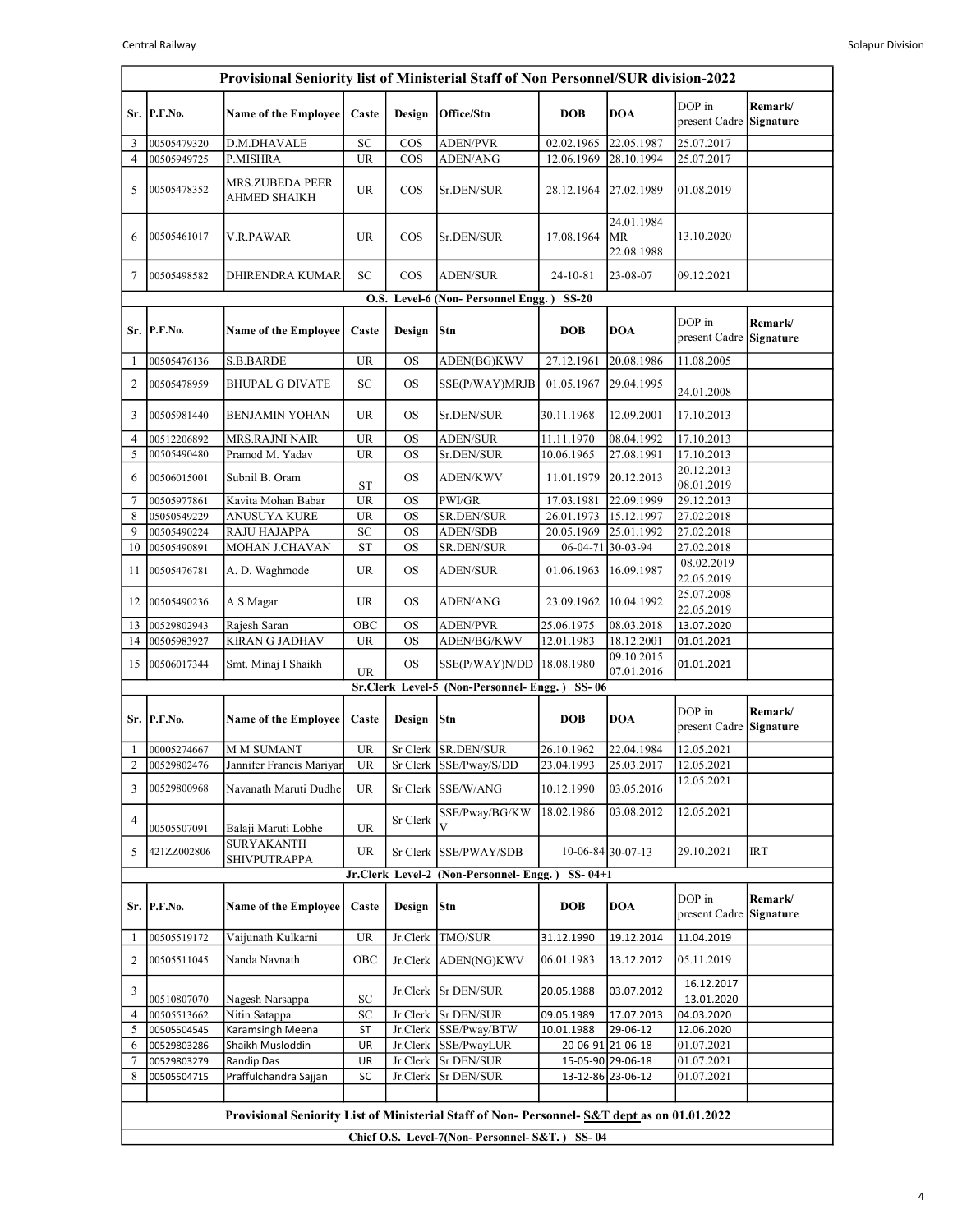|                | Provisional Seniority list of Ministerial Staff of Non Personnel/SUR division-2022 |                                                                                              |                 |                        |                                                              |                          |                          |                                      |                      |  |  |
|----------------|------------------------------------------------------------------------------------|----------------------------------------------------------------------------------------------|-----------------|------------------------|--------------------------------------------------------------|--------------------------|--------------------------|--------------------------------------|----------------------|--|--|
|                | Sr. P.F.No.                                                                        | <b>Name of the Employee</b>                                                                  | Caste           | Design                 | Office/Stn                                                   | <b>DOB</b>               | <b>DOA</b>               | DOP in<br>present Cadre              | Remark/<br>Signature |  |  |
|                | Sr. P.F.No.                                                                        | <b>Name of the Employee</b>                                                                  | Caste           | Design                 | Stn                                                          | <b>DOB</b>               | <b>DOA</b>               | DOP in<br>present Cadre              | Remark/<br>Signature |  |  |
| 1              | 00505471667                                                                        | SHARAD. B. LONDE                                                                             | SC              | $\cos$                 | SSE(SIG)/ KWV                                                | 26.12.1964               | 22.10.1984<br>10.12.2001 | 21.03.2012                           |                      |  |  |
| $\overline{2}$ | 00505348213                                                                        | S.D.DESHPANDE                                                                                | <b>UR</b>       | $\cos$                 | SR.DSTE(M)SUR                                                | 15.03.1967               | 01.01.1985               | 05.01.2018                           |                      |  |  |
| 3              | 05348161                                                                           | MRS.Neelima P<br>Jakhalekar                                                                  | <b>UR</b>       | $\cos$                 | Sr DSTE/M/SUR                                                | 07.11.1965               | 09.01.1987               | 12.08.2021                           |                      |  |  |
|                | O.S. Level-6 (Non-Personnel-S&T.)<br>SS-11                                         |                                                                                              |                 |                        |                                                              |                          |                          |                                      |                      |  |  |
|                | Sr. P.F.No.                                                                        | <b>Name of the Employee</b>                                                                  | Caste           | Design                 | Stn                                                          | <b>DOB</b>               | <b>DOA</b>               | DOP in<br>present Cadre Signature    | Remark/              |  |  |
| $\mathbf{1}$   | 00505349163                                                                        | <b>P.D.SURDI</b>                                                                             | UR              | <b>OS</b>              | DY.CSTE(C) SUR                                               | 14.11.1962               | 26.09.1989               | 26.06.2008                           |                      |  |  |
| 2<br>3         | 00505348559<br>00505348950                                                         | S.R.PATIL<br>M.P.KHAIRE                                                                      | UR<br><b>UR</b> | <b>OS</b><br><b>OS</b> | SR.DSTE(M)SUR<br>SSE(SIG)/ KWV                               | 12.10.1962<br>18.06.1970 | 16.06.1984<br>30.06.1989 | 15.07.1998<br>16.12.2005             |                      |  |  |
| 4              | 00505349205                                                                        | <b>S.L.RAUT</b>                                                                              | <b>UR</b>       | <b>OS</b>              | DY.CSTE(C) SUR                                               | 01.07.1972               | 23.11.1990               | 16.12.2005                           |                      |  |  |
| 5              | 00505350013                                                                        | A A MOMIN                                                                                    | <b>UR</b>       | <b>OS</b>              | SSE(SIG)/SUR                                                 | 21.09.1967               | 07.02.1991               | 23.03.2006                           |                      |  |  |
| 6              | 00505349369                                                                        | M.S.RAJPUT                                                                                   | <b>UR</b>       | <b>OS</b>              | SR.DSTE(T)SUR                                                | 20.09.1970               | 23.05.1991               | 06.08.2012<br>01.02.2012             |                      |  |  |
| 7              | 00505981667                                                                        | A M Bodade                                                                                   | SC              | <b>OS</b>              | SSE (Sig) ANG                                                | 02.06.1973               | 07.01.2000               | 01.11.2013                           |                      |  |  |
| 8              | 00505970763                                                                        | SMT.Chaya Gaikwad                                                                            | SC              | OS                     | Sr.DSTE(M)SUR                                                | 28.10.1965               | 06.10.2001<br>10.12.1996 | 08.11.2015<br>08.07.2015             |                      |  |  |
| 9              | 01505979060                                                                        | N. S. Kharatmal                                                                              | SC              | <b>OS</b>              | SSE(Sig)/SUR                                                 | 25.07.1980               | 07.09.2000               | 23.12.2015                           |                      |  |  |
| 10             |                                                                                    | 00501943376 NAGREDDY V.SALGAR                                                                |                 | <b>OS</b>              | SSE/Sig/KLBG                                                 |                          | 01-06-75 12-04-99        | 08.06.2021                           |                      |  |  |
| 11             | 00505988949                                                                        | <b>SURESH RATHOD</b>                                                                         | SC              | <b>OS</b>              | SSE(Sig)GR<br>Sr. Clerk Level-5 (Non- Personnel- S&T.) SS-03 | 01.08.1978               | 21.01.2005               | 28.09.2021                           |                      |  |  |
|                |                                                                                    |                                                                                              |                 |                        |                                                              |                          |                          |                                      |                      |  |  |
|                | Sr. P.F.No.                                                                        | <b>Name of the Employee</b>                                                                  | Caste           | Design                 | Stn                                                          | <b>DOB</b>               | <b>DOA</b>               | DOP in<br>present Cadre   <b>ure</b> | Remark/Signat        |  |  |
| 1              | 00505979122                                                                        | Vijakumar Ambanna                                                                            | <b>ST</b>       |                        | Sr Clerk SSE(Sig)GR                                          | 17.07.1969               | 12.05.1996               | 01.07.2021                           |                      |  |  |
| 2              | 01209309974                                                                        | Pradeep Kumar                                                                                | OBC             | Sr Clerk               | Sr.DSTE(M)SUR                                                | 15.06.1994               | 13.04.2014               | 01.07.2021                           |                      |  |  |
|                |                                                                                    |                                                                                              |                 |                        | Jr. Clerk Level-2 (Non- Personnel- S&T.) SS-02               |                          |                          |                                      |                      |  |  |
|                | Sr. P.F.No.                                                                        | <b>Name of the Employee</b>                                                                  | Caste           | Design                 | Stn                                                          | <b>DOB</b>               | <b>DOA</b>               | DOP in<br>present Cadre              | Remark/<br>Signature |  |  |
| $\mathbf{1}$   | 00505983885                                                                        | Ganesh Prakash                                                                               | UR              |                        | Jr. Clerk Sr.DSTE(M)SUR                                      | 29.04.1983               | 18.12.2001               | 29.04.2016<br>03.09.2016             |                      |  |  |
| 2              | 00506124913                                                                        | Rakesh Kumar                                                                                 | <b>UR</b>       |                        | Jr. Clerk SSE/TELE/DD                                        | $ 01-03-79$              | 22-06-06                 | 28.06.2021                           |                      |  |  |
|                |                                                                                    | Provisional Senirity List of Ministerial Staff of Non-Personnel- GA&WA dept as on 01.01.2022 |                 |                        |                                                              |                          |                          |                                      |                      |  |  |
|                |                                                                                    |                                                                                              |                 |                        | Chief O.S. Level-7(Non- Personnel- GA&WA.) SS-03             |                          |                          |                                      |                      |  |  |
|                | Sr. P.F.No.                                                                        | <b>Name of the Employee</b>                                                                  | Caste           | Design                 | Stn                                                          | <b>DOB</b>               | <b>DOA</b>               | DOP in<br>present Cadre Signature    | Remark/              |  |  |
| $\mathbf{1}$   | 00505490881                                                                        | <b>NARENDRA S</b><br>RANA                                                                    | ST              | <b>COS</b>             | SR.DEN/SUR                                                   | 06.05.1971               | 22.04.1994               | 24.02.2021                           |                      |  |  |
| 2              | 00505460712                                                                        | S.S.MALAP                                                                                    | <b>UR</b>       | $\cos$                 | SR.DEN/SUR                                                   | 17.12.1963               | 07.05.1985               | 03.03.2021                           |                      |  |  |
| 3              | 00505977585                                                                        | SANJAY KUMAR JAIS                                                                            | <b>UR</b>       | $\cos$                 | <b>SR DEN/SUR</b>                                            | 15-08-72                 | 08-09-97                 | 06.12.2021                           |                      |  |  |
|                |                                                                                    |                                                                                              |                 |                        | O.S. Level-6 (Non- Personnel- GA&WA.) SS-09                  |                          |                          |                                      |                      |  |  |
|                | Sr. P.F.No.                                                                        | <b>Name of the Employee</b>                                                                  | Caste           | Design                 | <b>Stn</b>                                                   | <b>DOB</b>               | <b>DOA</b>               | DOP in<br>present Cadre              | Remark/<br>Signature |  |  |
| 1              | 00505498454                                                                        | Rajnish Kumar                                                                                | <b>UR</b>       | OS                     | <b>SR.DEN/SUR</b>                                            | 01.03.1983               | 05.02.2007               | 05.05.2014                           |                      |  |  |
| 2              | 00505474838                                                                        | MRS.P.R.SHAIKH                                                                               | UR              | OS                     | SR.DEN/SUR                                                   | 30.08.1968               | 17.06.1987               | 26.08.2015                           |                      |  |  |
| 3              | 00506002031                                                                        | Santosh N Waghmare                                                                           | SC              | <b>OS</b>              | SR.DEN/SUR                                                   | 27.06.1980               | 27.12.2010               | 30.10.2017                           |                      |  |  |
|                |                                                                                    |                                                                                              |                 |                        | Sr. Clerk Level-5 (Non-Personnel-GA&WA) SS-02                |                          |                          |                                      |                      |  |  |
| Sr.            | P.F.No.                                                                            | <b>Name of the Employee</b>                                                                  | Caste           | Design                 | Stn                                                          | <b>DOB</b>               | <b>DOA</b>               | DOP in<br>present Cadre              | Remark/<br>Signature |  |  |
| 1              | 00210503067                                                                        | Shashikant M Takkalki                                                                        | OBC             |                        | Sr Clerk SR.DEN/SUR                                          | 26.06.1974               | 30.03.2004               | 21.05.2021                           |                      |  |  |
|                |                                                                                    |                                                                                              |                 |                        | Jr. Clerk Level-2 (Non- Personnel- GA&WA.) SS-02             |                          |                          |                                      |                      |  |  |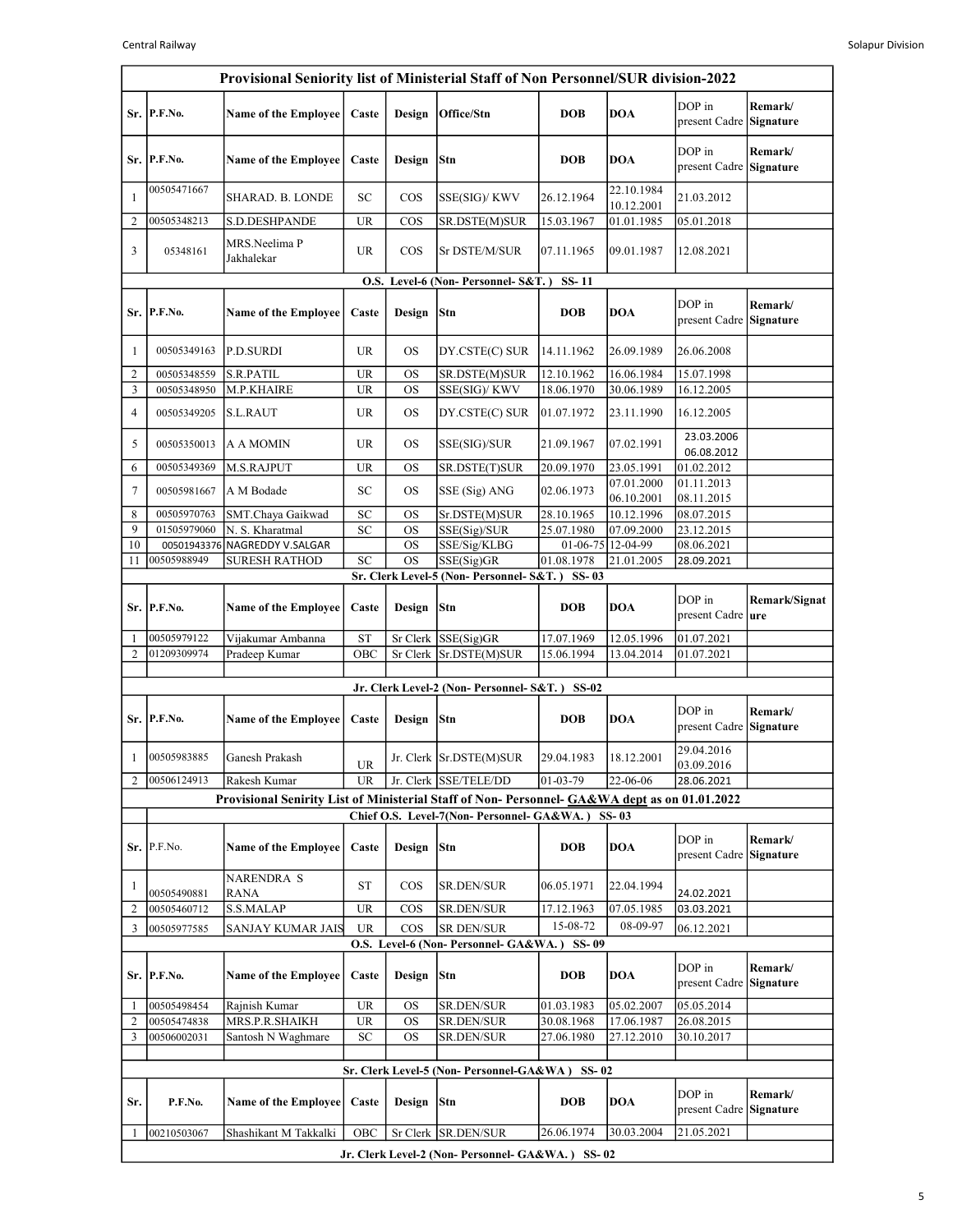J.

|                                                                              | Provisional Seniority list of Ministerial Staff of Non Personnel/SUR division-2022 |                                                      |                            |                     |                                                    |                          |                          |                          |                      |  |  |
|------------------------------------------------------------------------------|------------------------------------------------------------------------------------|------------------------------------------------------|----------------------------|---------------------|----------------------------------------------------|--------------------------|--------------------------|--------------------------|----------------------|--|--|
|                                                                              | Sr. P.F.No.                                                                        | Name of the Employee                                 | Caste                      | Design              | Office/Stn                                         | <b>DOB</b>               | <b>DOA</b>               | DOP in<br>present Cadre  | Remark/<br>Signature |  |  |
| Sr.                                                                          | P.F.No.                                                                            | Name of the Employee                                 | Caste                      | Design              | Stn                                                | <b>DOB</b>               | <b>DOA</b>               | DOP in<br>present Cadre  | Remark/<br>Signature |  |  |
| 1                                                                            | 00529800297                                                                        | Afjatkhan S. Pathan                                  | <b>UR</b>                  | Jr.Clerk            | SR.DEN/SUR                                         | 01.06.1983               | 16.03.2016               | 20.08.2018               |                      |  |  |
| $\overline{2}$                                                               | 00529802339                                                                        | Ashok Dashrath                                       | <b>UR</b>                  | Jr.Clerk            | Sr DEN/SUR                                         | 20.09.1998               | 16.02.2017               | 29.06.2021               |                      |  |  |
| Provisional Senirity List of MVD staff as on 01.01.2022<br>MVD Level-6 SS-05 |                                                                                    |                                                      |                            |                     |                                                    |                          |                          |                          |                      |  |  |
|                                                                              |                                                                                    |                                                      |                            |                     |                                                    |                          |                          |                          |                      |  |  |
| Sr.                                                                          | P.F.No.                                                                            | <b>Name of the Employee</b>                          | Caste                      | Design              | Stn                                                | <b>DOB</b>               | <b>DOA</b>               | DOP in<br>present Cadre  | Remark/<br>Signature |  |  |
| 1                                                                            | 00005279768                                                                        | SADASHIV. S.<br><b>JADAHV</b>                        | UR                         | <b>MCM</b>          | <b>ADRM/SUR</b>                                    | 01.06.1962               | 21.05.1984<br>01.05.1985 | 01.11.2013               |                      |  |  |
| 2                                                                            | 00005149400                                                                        | POPAT ANANT<br><b>MORE</b>                           | $\ensuremath{\mathbf{SC}}$ | MCM                 | SR.DMO/DD                                          | 01.06.1963               | 10.11.1989               | 03.09.2014               |                      |  |  |
| 3                                                                            | 00005149782                                                                        | <b>BALU MAHADEO</b><br><b>KAWARE</b>                 | UR                         | MCM                 | <b>ADRM</b>                                        | 01.06.1968               | 18.12.1989<br>24.09.1991 | 01.09.2016               |                      |  |  |
| 4                                                                            | 00005970222                                                                        | LAXMAN .K.<br><b>MESHRAM</b>                         | <b>ST</b>                  | <b>MCM</b>          | SR.DMO/DD                                          | 28.06.1967               | 01.02.1997               | 12.10.2017               |                      |  |  |
| 5                                                                            | 00005464031                                                                        | PRAKSH DATTU<br><b>BAGAL</b>                         | <b>UR</b>                  | <b>MCM</b>          | Sr DEE/SUR                                         | 01.06.1962               | 19.08.1983               | 19.04.2021               |                      |  |  |
|                                                                              |                                                                                    |                                                      |                            |                     | MVD Level-5 SS-11                                  |                          |                          |                          |                      |  |  |
| Sr.                                                                          | P.F.No.                                                                            | Name of the Employee                                 | Caste                      | Design              | Stn                                                | <b>DOB</b>               | <b>DOA</b>               | DOP in<br>present Cadre  | Remark/<br>Signature |  |  |
| 1                                                                            | 00005960693                                                                        | VIJAY . K.<br><b>DYANESHWAR</b>                      | <b>UR</b>                  | MVD-I               | <b>SR.DME/SUR</b>                                  | 21.10.1973               | 28.03.1995               | 03.09.2014               |                      |  |  |
| $\overline{2}$                                                               | 00005491939                                                                        | Mohan S Jadhav                                       | <b>UR</b>                  | MVD-I               | <b>ADEN/SUR</b>                                    | 07.01.1963               | 27.07.1996               | 29.12.2015               |                      |  |  |
| 3                                                                            | 00005985365                                                                        | VIJAY MARUTI Borade                                  | SC                         | MVD-I               | SR.DME/SUR                                         | 21.05.1973               | 29.07.2002               | 01.09.2016               |                      |  |  |
| 4<br>5                                                                       | 00005493411<br>00005494138                                                         | ANIL UTTAM NAIKW.<br>PRAKASH BHARAT<br><b>SHINDE</b> | <b>UR</b><br><b>ST</b>     | MVD-I<br>MVD-I      | <b>DRM/SUR</b><br><b>ADRM</b>                      | 13.03.1974<br>20.04.1981 | 02.02.2001<br>08.03.2002 | 12.10.2017<br>12.10.2017 |                      |  |  |
| 6                                                                            | 00005497073                                                                        | <b>DAYANAND</b><br><b>SHIDRAM</b><br><b>KEMBHAVI</b> | <b>SC</b>                  | MVD-I               | <b>DRM/SUR</b>                                     | 07.11.1973               | 14.12.2004               | 08.01.2018               |                      |  |  |
| $\overline{7}$                                                               | 00005993490                                                                        | VENKATESHAN                                          |                            | MVD-I               |                                                    |                          |                          |                          |                      |  |  |
|                                                                              |                                                                                    | <b>VELU SWAMI</b><br>AJINATH MAHADE                  | SC                         |                     | <b>SR.DME/SUR</b>                                  | 25.05.1982               | 16.05.2007               | 09.07.2019               |                      |  |  |
| 8                                                                            | 00005491897                                                                        | <b>BAGAL</b>                                         | <b>UR</b>                  | MVD-I ADRM          |                                                    | 01.06.1970               | 21.12.1995               | 09.07.2019               |                      |  |  |
| 9                                                                            | 00005500382                                                                        | Digambar Dhondiba Kho                                | <b>UR</b>                  | MVD-I               | <b>DRM/SUR</b>                                     | 01.06.1983               | 29.03.2011               | 09.07.2019               |                      |  |  |
|                                                                              |                                                                                    |                                                      |                            |                     | MVD Level-4 SS-02                                  |                          |                          |                          |                      |  |  |
|                                                                              | Sr. P.F.No.                                                                        | <b>Name of the Employee</b>                          | Caste                      | Design              | Stn                                                | <b>DOB</b>               | <b>DOA</b>               | DOP in<br>present Cadre  | Remark/<br>Signature |  |  |
| 1                                                                            | 00505995024                                                                        | Nandu Shamrao Patole                                 | <b>UR</b>                  | MVD-II              | DRM/SUR                                            | 15.09.1962               | 28.07.2007               | 03.11.2020               |                      |  |  |
| $\overline{2}$                                                               | 00505999438                                                                        | Dharamveer Ramprasad                                 | SC                         | $MVD-II$            | <b>SR.DME/SUR</b>                                  | 21.07.1979               | 22.09.2008               | 03.11.2020               |                      |  |  |
|                                                                              | Provisional Senirity List of Canteen staff (DRM office) as on 01.01.2022           |                                                      |                            |                     |                                                    |                          |                          |                          |                      |  |  |
|                                                                              |                                                                                    |                                                      |                            |                     | Canteen Manager Level-6 SS-01                      |                          |                          |                          |                      |  |  |
|                                                                              | Sr. P.F.No.                                                                        | <b>Name of the Employee</b>                          | Caste                      | Design              | <b>Stn</b>                                         | <b>DOB</b>               | <b>DOA</b>               | DOP in<br>present Cadre  | Remark/<br>Signature |  |  |
|                                                                              |                                                                                    | Nil                                                  |                            |                     |                                                    |                          |                          |                          |                      |  |  |
|                                                                              |                                                                                    | <b>Assistant Canteen Manager-I Level-4 SS-03</b>     |                            |                     |                                                    |                          |                          |                          |                      |  |  |
| 1                                                                            | 00505293467                                                                        | SHAHAJI N.GADADE                                     | UR                         | Asstt.<br>Manager-I | Canteen/ SUR                                       | 17.09.1963               | 01.06.1980<br>01.04.1990 | 21.08.2018               |                      |  |  |
| 2                                                                            | 00505502378                                                                        | DINKAR VISHWANATH SI                                 | UR                         | Asstt.<br>Manager-I | Canteen/ SUR                                       | 01-06-72                 | 07-07-11                 | 26.07.2021               |                      |  |  |
|                                                                              |                                                                                    |                                                      |                            |                     | <b>Assistant Canteen Manager-II Level-3 SS-02</b>  |                          |                          |                          |                      |  |  |
|                                                                              |                                                                                    |                                                      |                            | Asstt.              |                                                    |                          |                          | 02.01.2020               |                      |  |  |
| 1                                                                            | 00505197260                                                                        | <b>KIRAN GODASE</b>                                  | UR                         | Manager-            | Canteen/ SUR                                       | 30.07.1981               | 30.09.2006               |                          |                      |  |  |
|                                                                              |                                                                                    |                                                      |                            |                     | <b>Assistant Canteen Manager-III Level-2 SS-01</b> |                          |                          |                          |                      |  |  |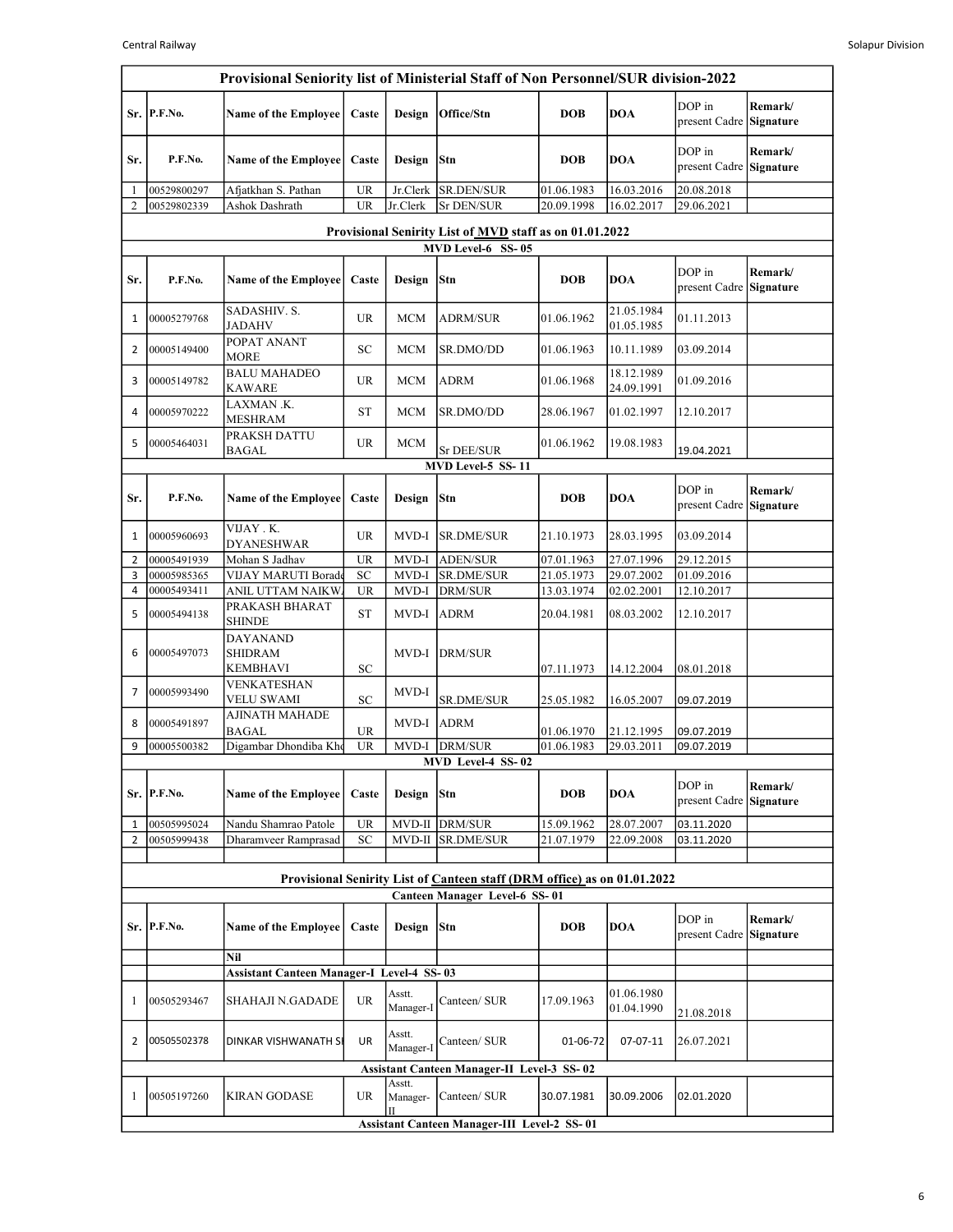|          | Provisional Seniority list of Ministerial Staff of Non Personnel/SUR division-2022                        |                                           |                        |                          |                       |                          |                          |                          |                      |  |  |  |  |
|----------|-----------------------------------------------------------------------------------------------------------|-------------------------------------------|------------------------|--------------------------|-----------------------|--------------------------|--------------------------|--------------------------|----------------------|--|--|--|--|
|          | Sr. P.F.No.                                                                                               | <b>Name of the Employee</b>               | Caste                  | Design                   | Office/Stn            | <b>DOB</b>               | <b>DOA</b>               | DOP in<br>present Cadre  | Remark/<br>Signature |  |  |  |  |
| 1        | 00005495294                                                                                               | <b>SADIK KHAN</b><br>AB. KADAR            | <b>UR</b>              | Asstt.<br>Man/Cook-      | Canteen/ SUR          | 03.07.1966               | 07.03.2003               | 01.11.2013               |                      |  |  |  |  |
| 2        | 00302723890                                                                                               | DATTA GULABRAO                            | OBC                    | COOK II                  | Canteen/ SUR          | 17-01-71                 | $01 - 06 - 08$           | 26.07.2021               |                      |  |  |  |  |
| 3        | 00005997586                                                                                               | NASIR JAHAGIRDAR<br>SHAIKH                | UR                     | Asstt.<br>Man/Cook-<br>П | Canteen/ SUR          | 11.01.1984               | 15.02.2008               | 01.11.2013               |                      |  |  |  |  |
|          | Provisional Seniority list of Gr.D Staff in Personnel/Non-Personnel Admin Staff Position as on 01.01.2022 |                                           |                        |                          |                       |                          |                          |                          |                      |  |  |  |  |
|          | Gr. D Peon Level-1 SS-83                                                                                  |                                           |                        |                          |                       |                          |                          |                          |                      |  |  |  |  |
|          | Sr. P.F.No.                                                                                               | <b>Name of the Employee</b>               | Caste                  | Design                   | Stn                   | <b>DOB</b>               | <b>DOA</b>               | DOP in<br>present Cadre  | Remark/<br>Signature |  |  |  |  |
| 1        | 00005480395                                                                                               | DATTU NARAYAN<br><b>PALWE</b>             | <b>UR</b>              | Sr.Peon                  | Genl.Admn             | 01.06.1962               | 08.09.1989               | 08.09.1989               |                      |  |  |  |  |
| 2        | 00505295593                                                                                               | UDHAV HAMBIRAO                            | UR                     | Sr.Peon                  | SR.DPO/SUR            | 01.06.1962               | 18-11-91                 | 18-11-91                 |                      |  |  |  |  |
| 3        | 00005287777                                                                                               | GAUTAM DAGDU                              | SC                     | Sr.Peon                  | SR.DCM/SUR            | 01.061967                | 25.05.1988               | 01.03.1993               |                      |  |  |  |  |
| 4<br>5   | 00005160216<br>00505977733                                                                                | Rohini Nanasaheb<br>Padamabai Krishna     | <b>UR</b><br><b>UR</b> | Sr.Peon<br>Sr.Peon       | CMS/SUR<br>SR.DPO/SUR | 01.04.1965<br>23.06.1966 | 11.06.1993<br>30.03.1994 | 11.06.1993<br>30.03.1994 |                      |  |  |  |  |
| 6        | 00005960678                                                                                               | Shiv Kumar Ranayya                        | UR                     | Sr.Peon                  | Office Porter         | 15.09.1996               | 23.06.1995               | 23.06.1995               |                      |  |  |  |  |
| 7        | 00505968513                                                                                               | Hiralal Shankar                           |                        | Sr.Peon                  | CTO Office Peon       | 29.12.1969               | 28/06/1996               | 28/06/1996               |                      |  |  |  |  |
| 8        | 00505968707                                                                                               | Sharij Ahamad                             |                        | Sr.Peon                  | CTO Office Peon       | 28.12.1966               | 08-07-1996               | 08-07-1996               |                      |  |  |  |  |
| 9        | 00505981621                                                                                               | Satyawan Bhlerao                          | SC                     | Sr.Peon                  | SSE/Pway/SUR          | 22.10.1978               | 19.09.2001               | 19.09.2001               |                      |  |  |  |  |
| 10       | 00505984981                                                                                               | Girija Kulkarni<br>SMT.JAYSHREE.S.        | UR                     | Sr.Peon                  | SR DSO/SUR            | 07-03-1968               | 08-09-2002               | 08-09-2002               |                      |  |  |  |  |
| 11       | 00005987168                                                                                               | <b>BANDALE</b>                            | <b>UR</b>              | Sr.Peon                  | SR DEN/SUR            | 01.06.1977               | 23.07.2003               | 23.07.2003               |                      |  |  |  |  |
| 12       | 00005987672                                                                                               | SMT.PRAMILA.S.SAG                         | <b>UR</b>              | Sr.Peon                  | <b>SR.DOM/SUR</b>     | 04.05.1966               | 28.01.2004               | 28.01.2004               |                      |  |  |  |  |
| 13<br>14 | 00005981578<br>00502360651                                                                                | Shaukat Babu Shaikh<br>Mrs.Samsud Papalal | <b>UR</b><br>UR        | Sr.Peon<br>Sr.Peon       | CMS/SUR<br>SSE/W/ANG  | 01.06.1965<br>09.06.1972 | 07.11.2003<br>18.11.2006 | 13.09.2005<br>18.11.2006 |                      |  |  |  |  |
| 15       | 00005149447                                                                                               | SAKHRAM<br><b>SAIBANNA</b>                | <b>UR</b>              | Sr.Peon                  | Genl.Admn             | 01.06.1969               | 09.01.1990               | 28.05.2010               |                      |  |  |  |  |
| 16       | 00005295922                                                                                               | AMBADAS CHANDU                            | <b>UR</b>              | Sr.Peon                  | SR.DPO/SUR            | 01.06.1971               | 07.02.1990               | 07.11.2005               |                      |  |  |  |  |
| 17       | 00005990518                                                                                               | <b>GULAB ISMAIL</b><br>KHADR KHAN         | <b>UR</b>              | Sr.Peon                  | SR.DEE/SUR            | 01.06.1978               | 01.12.2005               | 01.12.2005               |                      |  |  |  |  |
| 18       | 00005992557                                                                                               | ABHASAHEB<br>KUMAR BHORE                  | <b>UR</b>              | Sr.Peon                  | <b>ADEN/LUR</b>       | 13.08.1987               | 27.09.2006               | 27.09.2006               |                      |  |  |  |  |
| 19       | 00506026001                                                                                               | <b>VIJAY DEVIDAS</b>                      | SC                     | Sr.Peon                  | <b>ADEN/W/SUR</b>     | 07.12.1985               | 03.10.2006               | 03.10.2006               |                      |  |  |  |  |
| 20       | 00005992539                                                                                               | LALSHAEB                                  | SC                     | Sr.Peon                  | SR.DCM/SUR            | 01.05.1984               | 16.11.2006               | 16.11.2006               |                      |  |  |  |  |
| 21       | 00005993362                                                                                               | KIRAN.S. BANGALE                          | SC                     | Sr.Peon                  | Sr DPO/SUR            | 01.09.1988               | 24.05.2007               | 24.05.2007               |                      |  |  |  |  |
| 22       | 00005990390                                                                                               | ANAY KERA MASAL                           | <b>UR</b>              | Sr.Peon                  | Genl.Admn             | 11.02.1987               | 09.11.2005               | 21.07.2007               |                      |  |  |  |  |
| 23       | 00055995310                                                                                               | Smt. Sarika Vishwanath<br>Hatkar          | ${\rm SC}$             | Sr.Peon                  | <b>SR.DME/SUR</b>     | 05.05.1984               | 17.09.2007               | 17.09.2007               |                      |  |  |  |  |
| 24       | 00009309019                                                                                               | <b>CHAYA V.GHOGKE</b>                     | <b>UR</b>              | Sr.Peon                  | SR.DOM/SUR            | 01.06.1970               | 30.09.1998               | 14.08.2008               |                      |  |  |  |  |
| 25       | 00506001506                                                                                               | PRAVIN NANASHEB                           | <b>UR</b>              | Sr.Peon                  | Genl.Admn             | 05.04.1986               | 28.05.2010               | 28.05.2010               |                      |  |  |  |  |
| 26       | 00506001920                                                                                               | Kashinath Babu Chatke                     | <b>UR</b>              | Sr.Peon                  | Genl.Admn             | 22.04.1992               | $30-11-10$               | $30-11-10$               |                      |  |  |  |  |
| 27       | 00506001932                                                                                               | Vithal Gundappa<br>Kamble                 | SC                     | Sr.Peon                  | TI Peon               | 10.05.1982               | 30.11.2010               | 30.11.2010               |                      |  |  |  |  |
| 28       | 00505492725                                                                                               | Laxmibai Mohan                            | SC                     | Sr.Peon                  | SSE/W/SUR             | 14.04.1970               | 15.06.1998               | 16.12.2011               |                      |  |  |  |  |
| 29       | 00506003047                                                                                               | Kiran Babasaheb Mane                      | UR                     | Sr.Peon                  | Genl.Admn             | 12.02.1978               | 22.07.2011               | 03.09.2012               |                      |  |  |  |  |
| 30       | 00000601365                                                                                               | Smt. Vijubai Vishnu<br>Pawar              | UR                     | Sr.Peon                  | SR.DSTE(M) SUR        | 01.06.1966               | 05.07.2013               | 08.10.2013               |                      |  |  |  |  |
| 31       | 00529800418                                                                                               | SANTOSH P JADHAV                          | OBC                    | Sr.Peon                  | SR DEN/SUR            | 01.04.1990               | 08.04.2016               | 08.04.2016<br>27.09.2019 |                      |  |  |  |  |
| 32       | 00529800969                                                                                               | Jyotiba Kalappa Takale                    | UR                     | Sr.Peon                  | SR.DPO/SUR            | 06.12.1995               | 03.05.2016               | 03.05.2016               |                      |  |  |  |  |
| 33       | 00529801291                                                                                               | Ajinkya Morde                             | UR                     | Sr.Peon                  | SR.DCM/SUR            | 01.01.1995               | 23.06.2016               | 23.06.2016               |                      |  |  |  |  |
| 34       | 00529801363                                                                                               | Swapnil Suresh Jagtap                     | UR                     | Sr.Peon                  | TI Peon               | 09.01.1989               | 02.09.2016               | 02.09.2016               |                      |  |  |  |  |